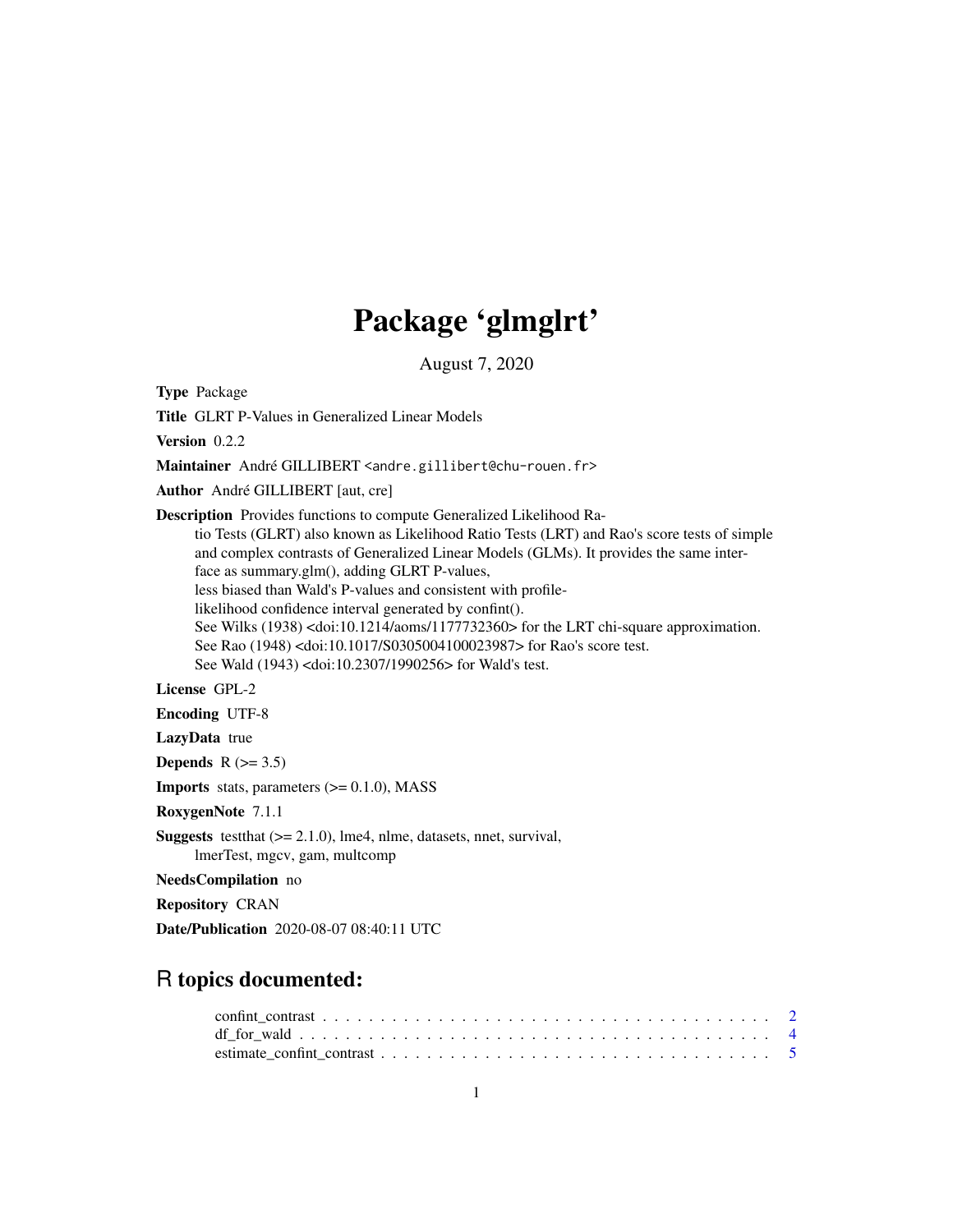# <span id="page-1-0"></span>2 confint\_contrast

| Index |                                                                                                        |  |
|-------|--------------------------------------------------------------------------------------------------------|--|
|       |                                                                                                        |  |
|       |                                                                                                        |  |
|       | p value contrast $\ldots \ldots \ldots \ldots \ldots \ldots \ldots \ldots \ldots \ldots \ldots \ldots$ |  |
|       |                                                                                                        |  |
|       |                                                                                                        |  |
|       |                                                                                                        |  |
|       |                                                                                                        |  |
|       |                                                                                                        |  |
|       |                                                                                                        |  |
|       |                                                                                                        |  |

<span id="page-1-1"></span>confint\_contrast *Confidence interval estimation of contrasts*

# <span id="page-1-2"></span>Description

This S3 generic function allows the computation of confidence intervals of contrasts (i.e. linear combinations) of fixed-effects in many models. The default implementation computes Wald's confidence intervals with any model as long as it consistently implements [fixcoef](#page-7-1), [vcov\\_fixcoef](#page-18-1) and [df\\_for\\_wald](#page-3-1). It is also specialized for GLMs with Wald's, LRT and Rao's confidence intervals and may be specialized with other models.

```
confint_contrast(
  model,
  contrast,
  method = NULL,level = 0.95,alternative = c("two.sided", "less", "greater"),
  ...
\mathcal{L}## Default S3 method:
confint_contrast(
 model,
  contrast,
 method = NULL,level = 0.95,alternative = c("two.sided", "less", "greater"),
  clevel_logit_tol = 1e-05,
  deriv_{rel\_SE} = 1e-04,
  ...,
  force = FALSE,debuglevel = 1
)
```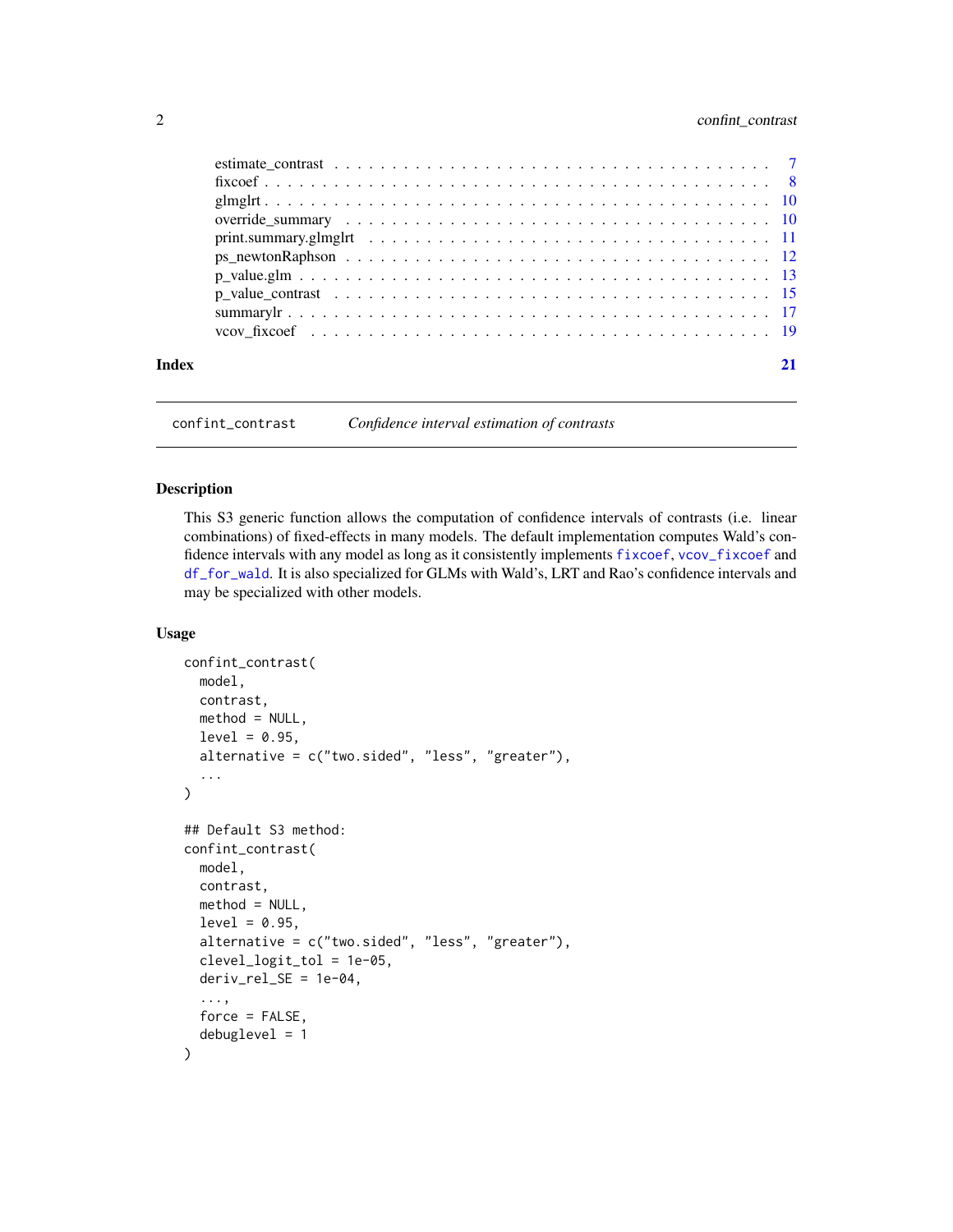### <span id="page-2-0"></span>Arguments

| model            | a fitted statistical model such as a glm or a coxph.                                                                                                                                                                                                           |
|------------------|----------------------------------------------------------------------------------------------------------------------------------------------------------------------------------------------------------------------------------------------------------------|
| contrast         | numeric vector of the same length as the number of coefficients in the model; it<br>describes the contrast sum(contrast*fixcoef(model)).                                                                                                                       |
| method           | character string value; specification of the algorithm used (implementation de-<br>pendent). NULL must be accepted. Suggested values are "LRT" for inverted<br>likelihood ratio test, "Rao" for inverted Rao's score test, "Wald" for inverted<br>Wald's test. |
| level            | numeric value between 0 and 1; nominal confidence level.                                                                                                                                                                                                       |
| alternative      | character value; either "two.sided", "less" or "greater", specifying a two-sided<br>or one-sided confidence interval.                                                                                                                                          |
|                  | Additional parameters that may be used by some implementations.                                                                                                                                                                                                |
| clevel_logit_tol |                                                                                                                                                                                                                                                                |
|                  | numeric value; the difference of logit(1-level) that can be tolerated for conver-<br>gence of the algorithm.                                                                                                                                                   |
| deriv_rel_SE     | numeric value; the delta for the numeric derivative, used for the Newton-Raphson<br>algorithm applied to the logit(1-pvalue). It is expressed as a multiplicative factor<br>for the Standard Error of the contrast.                                            |
| force            | logical; if TRUE, force computation of P-values in case of convergence prob-<br>lems.                                                                                                                                                                          |
| debuglevel       | integer value; set to 0 (default) to disable warnings, 1 to enable warnings and 2<br>to enable warnings and notes.                                                                                                                                             |

# Details

This function should consistent with [estimate\\_contrast](#page-6-1) and [p\\_value\\_contrast](#page-14-1) as they are designed to be used together. If a null hypothesis (H0) is specified, it MUST be ignored by confint\_contrast as in estimate\_contrast. If you want to make it consistent with p\_value\_contrast you may subtract H0 from the output of estimate\_contrast and confint\_contrast.

When alternative is "less" or "greater", one-sided confidence intervals are generated.

# Value

A vector of length 2. The first value MUST be named "lower" and be the lower bound of the confidence interval. The second value MUST be named "upper" and be the upper bound of the confidence interval.

#### Methods (by class)

• default: Default implementation Supports Wald's test on a wide range of models, including [lm](#page-0-0), [mlm](#page-0-0), [stats::glm](#page-0-0), [negbin](#page-0-0), [MASS::polr](#page-0-0), [MASS::rlm](#page-0-0) (with normality assumptions, defeating the purpose of rlm),  $nlm$ e::lme,  $nlmc$ ::gls, [lme4::lmer](#page-0-0), [lme4::glmer](#page-0-0), [mgcv::gam](#page-0-0), [gam::gam](#page-0-0), [survival::coxph](#page-0-0), [survival::survreg](#page-0-0), [nnet::multinom](#page-0-0), [stats::nls](#page-0-0).

It can be easily extended by implementing three generic functions: [fixcoef](#page-7-1), [vcov\\_fixcoef](#page-18-1) and [df\\_for\\_wald](#page-3-1). If the implementations of [coef](#page-0-0), [vcov](#page-0-0) and [df.residual](#page-0-0) are consistent, you do not have to implement fixcoef, vcov\_fixcoef and df\_for\_wald.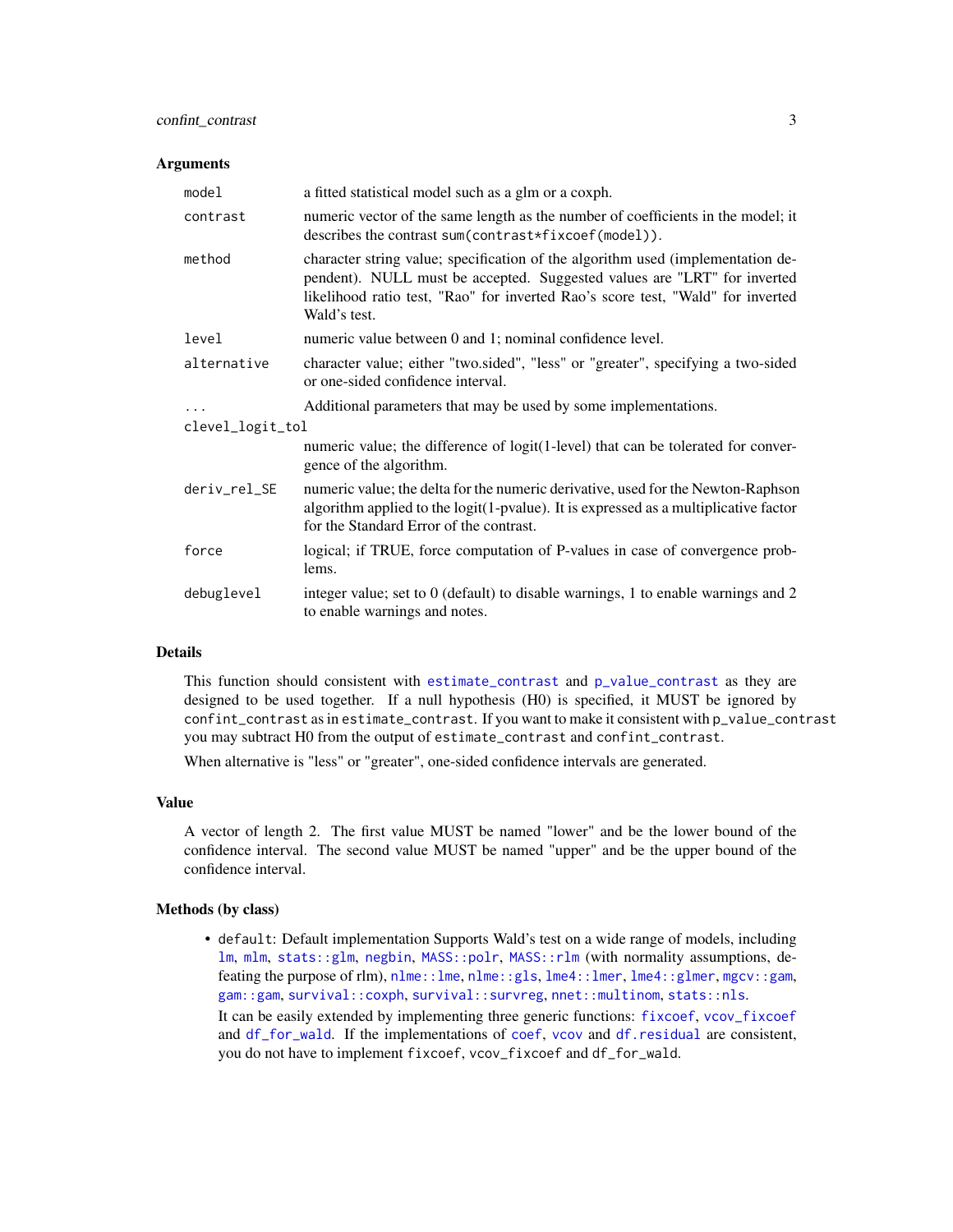<span id="page-3-0"></span>It also provides method="LRT" and method="Rao" on [stats::glm](#page-0-0) and method="LRT" on negative binomials ([negbin](#page-0-0)) models. It is implemented by inverting tests performed by [p\\_value\\_contrast](#page-14-1), with the help of the Newton-Raphson algorithm on the logit of the twosided P-value.

# See Also

Other Contrast functions: [estimate\\_confint\\_contrast\(](#page-4-1)), [estimate\\_contrast\(](#page-6-1)), [p\\_value\\_contrast\(](#page-14-1))

# Examples

```
data(mtcars)
model1 = glm(family="gaussian", data=mtcars, hp ~0+factor(gear))# do cars with 5 gears have more horse power (hp) than cars with 4 gears ?
confint_contrast(model1, c(0,-1,1))
# now, we fit an equivalent model (same distribution and same predictions)
model2 = glm(family=gaussian(log), data=mtcars, hp ~ 0+factor(gear))
# do cars with 5 gears have at least twice the horse power than cars with 4 gears ?
confint_contrast(model2, c(0,-1,0.5))
```
<span id="page-3-1"></span>df\_for\_wald *Gets the degree of freedom for Wald tests involving the model*

#### Description

This generic function is used by [p\\_value\\_contrast.default](#page-14-2) to get the number of degrees of freedom of the [t distribution](#page-0-0) that approximates the point estimate of the contrast divided by its standard error.

# Usage

```
df_for_wald(object, ...)
## S3 method for class 'glm'
df_for_wald(object, ...)
```
## Default S3 method: df\_for\_wald(object, ...)

#### Arguments

| object | statistical model; |
|--------|--------------------|
|--------|--------------------|

... Unused by p\_value\_contrast.default, but may be useful to some custom specializations.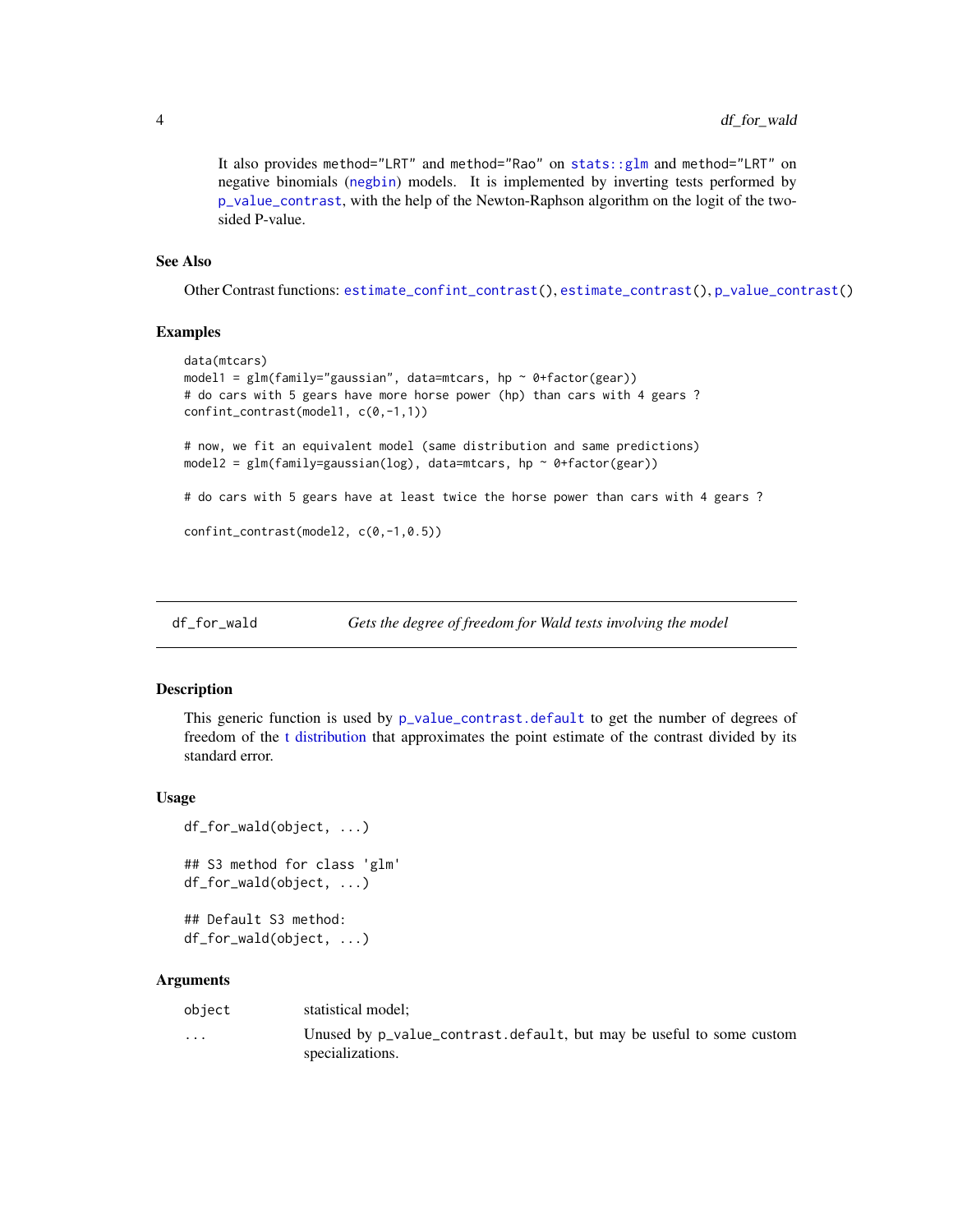### <span id="page-4-0"></span>Details

This function is quite similar to df. residual but it should return Inf when the Student's t distribution is less appropriate than the normal distribution.

#### Value

A finite value or Inf for normal distribution approximation.

# Methods (by class)

- glm: Returns [df.residual](#page-0-0) for linear gaussian models and Inf for all other models in order to make Wald's tests consistent with the behavior of [stats::summary.glm\(object\)](#page-0-0)
- default: Simple proxy to [df.residual](#page-0-0) but replaces NAs with Inf

# See Also

Other Wald-related functions: [fixcoef\(](#page-7-1)), [p\\_value\\_contrast\(](#page-14-1)), [vcov\\_fixcoef\(](#page-18-1))

# Examples

```
# 10 observations, one coefficient, 9 degrees of freedom
df_for_wald(glm(I(1:10) \sim 1))# returns Inf (non-gaussian-identity model)
df_for_wald(glm(family="poisson", c(10, 20, 30) ~ 1))data(mtcars)
# returns Inf (non-gaussian-identity model)
df_for_wald(glm(family="binomial", data=mtcars, I(hp > median(hp)) < cyl)
```
#### <span id="page-4-1"></span>estimate\_confint\_contrast

*Computes point estimates, confidence intervals and P-values of a contrast*

# Description

This function combines outputs from [estimate\\_contrast](#page-6-1), [confint\\_contrast](#page-1-1) and [p\\_value\\_contrast](#page-14-1) to provide a 4-values vector with point estimate (1st value), lower and upper boundaries of the confidence interval (2nd and 3rd values) and P-value (4th value) comparing the contrast to H0.

```
estimate_confint_contrast(
 model,
  contrast,
 method = NULL,level = 0.95,force = FALSE,
  debuglevel = 1,
```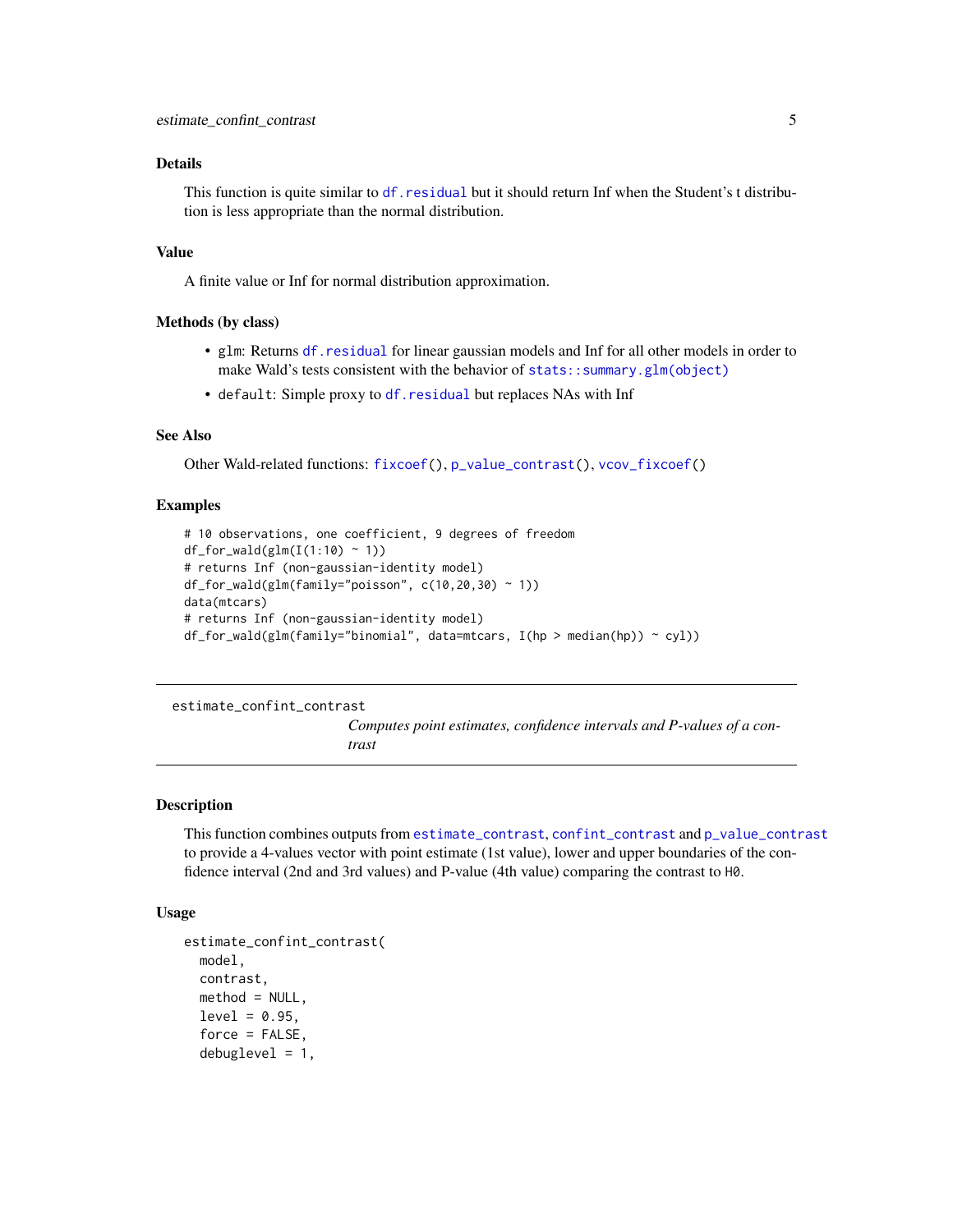```
HO = 0,
alternative = c("two.sided", "less", "greater"),
...
```
# Arguments

 $\mathcal{L}$ 

| model       | a fitted statistical model such as a glm or a coxph.                                                                                                                                                                                                                                                                                                                                                                                                                |
|-------------|---------------------------------------------------------------------------------------------------------------------------------------------------------------------------------------------------------------------------------------------------------------------------------------------------------------------------------------------------------------------------------------------------------------------------------------------------------------------|
| contrast    | numeric vector of the same length as the number of coefficients in the model; it<br>describes the contrast sum (contrast*fixcoef(model)).                                                                                                                                                                                                                                                                                                                           |
| method      | character string value; specification of the algorithm used (implementation de-<br>pendent). NULL must be accepted. The default method is "Wald". With the<br>default confint_contrast and p_value_contrast, the only supported values<br>are: "Wald", "wald" and "SlowWald". All three are equivalent but "SlowWald" is<br>slower and is used for debug purpose only. If confint_contrast and p_value_contrast<br>are specialized, they may provide other methods. |
| level       | numeric value between 0 and 1; nominal two-sided confidence level of the con-<br>fidence interval.                                                                                                                                                                                                                                                                                                                                                                  |
| force       | logical; if TRUE, force computation of P-values in case of convergence prob-<br>lems.                                                                                                                                                                                                                                                                                                                                                                               |
| debuglevel  | integer value; set to 0 (default) to disable warnings, 1 to enable warnings and 2<br>to enable warnings and notes.                                                                                                                                                                                                                                                                                                                                                  |
| H0          | numeric value; the value of the contrast under the null hypothesis.                                                                                                                                                                                                                                                                                                                                                                                                 |
| alternative | a character string specifying the alternative hypothesis,                                                                                                                                                                                                                                                                                                                                                                                                           |
| $\ddots$ .  | Additional parameters that may be used by some implementations.                                                                                                                                                                                                                                                                                                                                                                                                     |

# Details

When alternative is "less" or "greater", a one-sided confidence interval and a one-sided P-value are generated. If H0 is not zero, the P-value compares the estimate to the value of H0, but the estimate and confidence interval are unchanged.

#### See Also

Other Contrast functions: [confint\\_contrast\(](#page-1-1)), [estimate\\_contrast\(](#page-6-1)), [p\\_value\\_contrast\(](#page-14-1))

# Examples

```
data(mtcars)
model1 = glm(family="gaussian", data=mtcars, hp ~0+factor(gear))# do cars with 5 gears have more horse power (hp) than cars with 4 gears ?
estimate_confint_contrast(model1, c(0,-1,1))
# now, we fit an equivalent model (same distribution and same predictions)
model2 = glm(family=gaussian(log), data=mtcars, hp ~ 0+factor(gear))
# do cars with 5 gears have at least twice the horse power than cars with 4 gears ?
estimate_confint_contrast(model2, c(0,-1,0.5))
```
<span id="page-5-0"></span>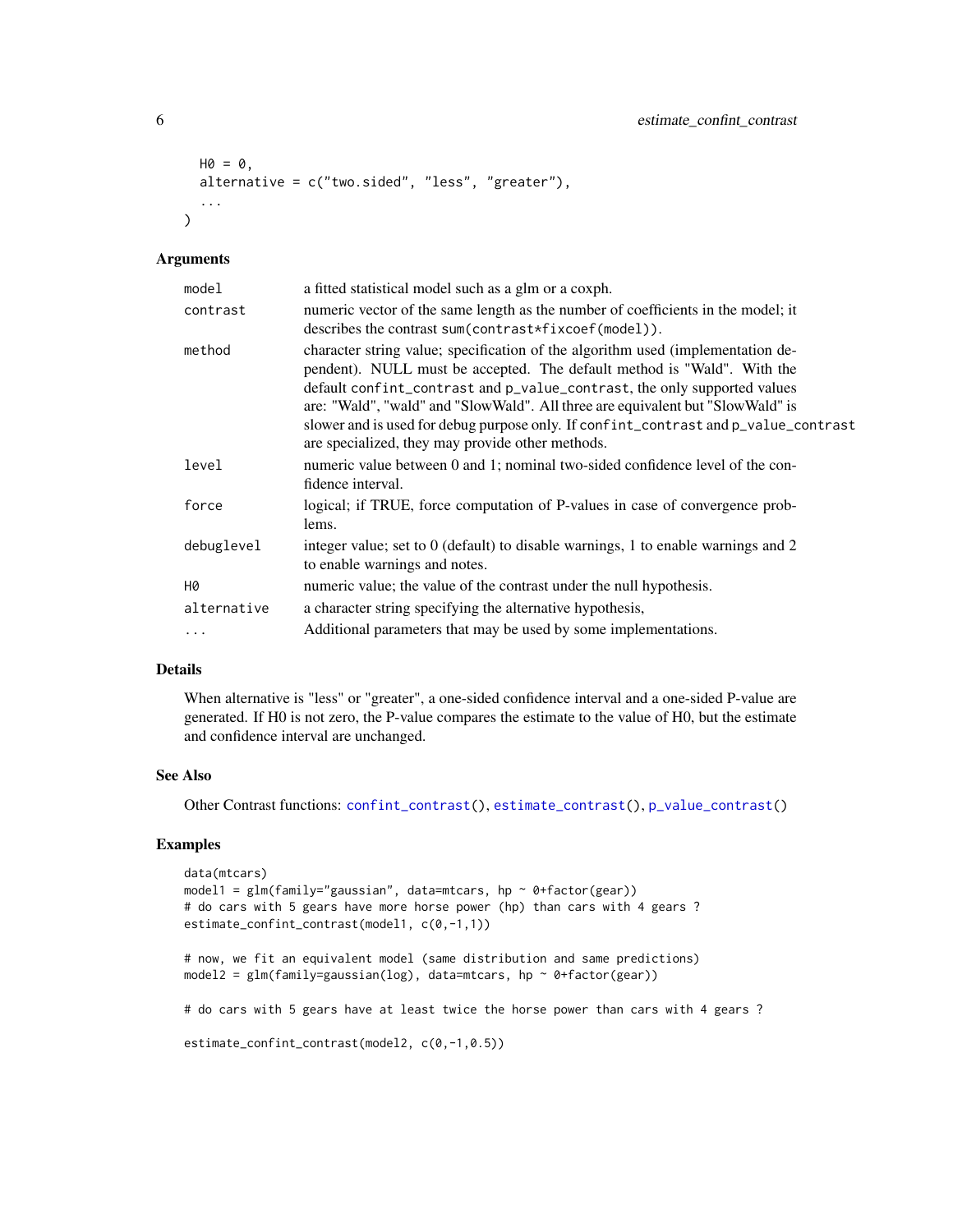#### <span id="page-6-1"></span><span id="page-6-0"></span>Description

This S3 generic function allows the computation of point estimates of contrasts (i.e. linear combinations) of fixed-effects in many models The default implementation computes Wald's confidence intervals with any model as long as it implements [fixcoef](#page-7-1), returning a vector of fixed effects.

# Usage

```
estimate_contrast(model, contrast, method = NULL, ...)
## Default S3 method:
estimate_contrast(model, contrast, method = NULL, ...)
```
# Arguments

| model    | a fitted statistical model such as a glm or a coxph.                                                                                                                                                                                                        |
|----------|-------------------------------------------------------------------------------------------------------------------------------------------------------------------------------------------------------------------------------------------------------------|
| contrast | numeric vector of the same length as the number of coefficients in the model; it<br>describes the contrast sum (contrast $\star$ fixcoef (model)).                                                                                                          |
| method   | character string value; specification of the algorithm used (implementation de-<br>pendent). NULL must be accepted. Suggested values are "ML" for maximum-<br>likelihood, "REML" for restricted maximum-likelihood and "OLS" for ordinary<br>least squares. |
| .        | Additional parameters that may be used by some implementations.                                                                                                                                                                                             |

# Details

This function should consistent with [confint\\_contrast](#page-1-1) and [p\\_value\\_contrast](#page-14-1) as they are designed to be used together. If a null hypothesis (H0) is specified, it MUST be ignored by estimate\_contrast. If you want to make it consistent with p\_value\_contrast you may substract H0 from the output of estimate\_contrast and confint\_contrast.

# Value

A single numeric value (vector of length 1) equal to the point estimate of the contrast, with the name "pvalue".

#### Methods (by class)

• default: Compute contrasts of fixed-effects in any model implementing [fixcoef](#page-7-1). It basically computes sum(fixcoef(model) \* contrast).

# See Also

Other Contrast functions: [confint\\_contrast\(](#page-1-1)), [estimate\\_confint\\_contrast\(](#page-4-1)), [p\\_value\\_contrast\(](#page-14-1))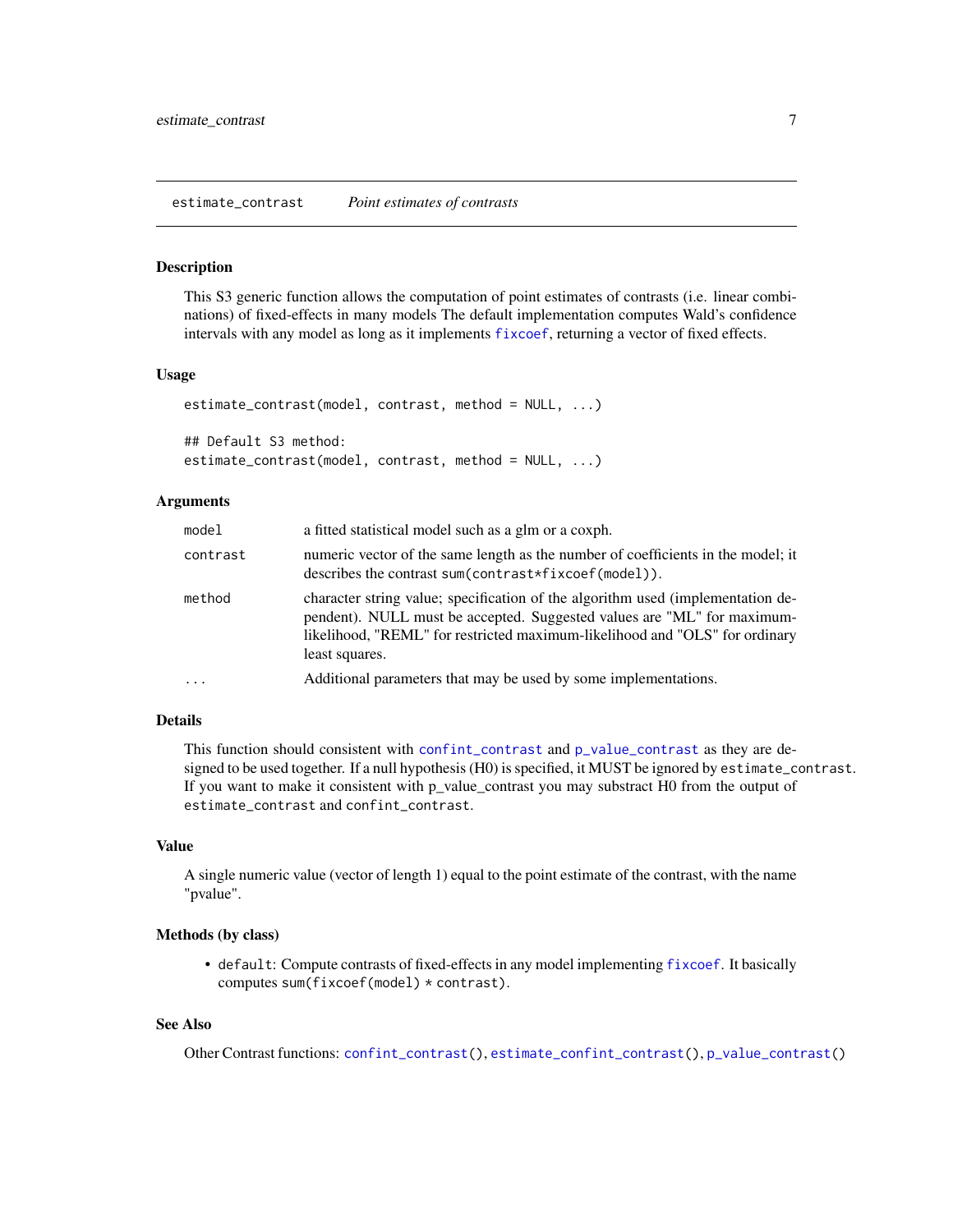# Examples

```
data(mtcars)
model1 = glm(family="gaussian", data=mtcars, hp ~ 0+factor(gear))# do cars with 5 gears have more horse power (hp) than cars with 4 gears ?
estimate_contrast(model1, c(0,-1,1))
# now, we fit an equivalent model (same distribution and same predictions)
model2 = glm(family=gaussian(log), data=mtcars, hp ~ 0+factor(gear))
# do cars with 5 gears have at least twice the horse power than cars with 4 gears ?
estimate_contrast(model1, c(0,-1,0.5))
```
<span id="page-7-1"></span>fixcoef *Generic function to get fixed effects of a model*

# **Description**

This is a generic S3 function that gets point estimates of fixed effects of a statistical model, implemented on a wide range of models and that can be extended to new models.

```
fixcoef(model, ...)
## S3 method for class 'lmerMod'
fixcoef(model, ...)
## S3 method for class 'glmerMod'
fixcoef(model, ...)
## S3 method for class 'lmerModLmerTest'
fixcoef(model, ...)
## S3 method for class 'lme'
fixcoef(model, ...)
## S3 method for class 'multinom'
fixcoef(model, ...)
## S3 method for class 'mlm'
fixcoef(model, ...)
## Default S3 method:
fixcoef(model, ...)
```
<span id="page-7-0"></span>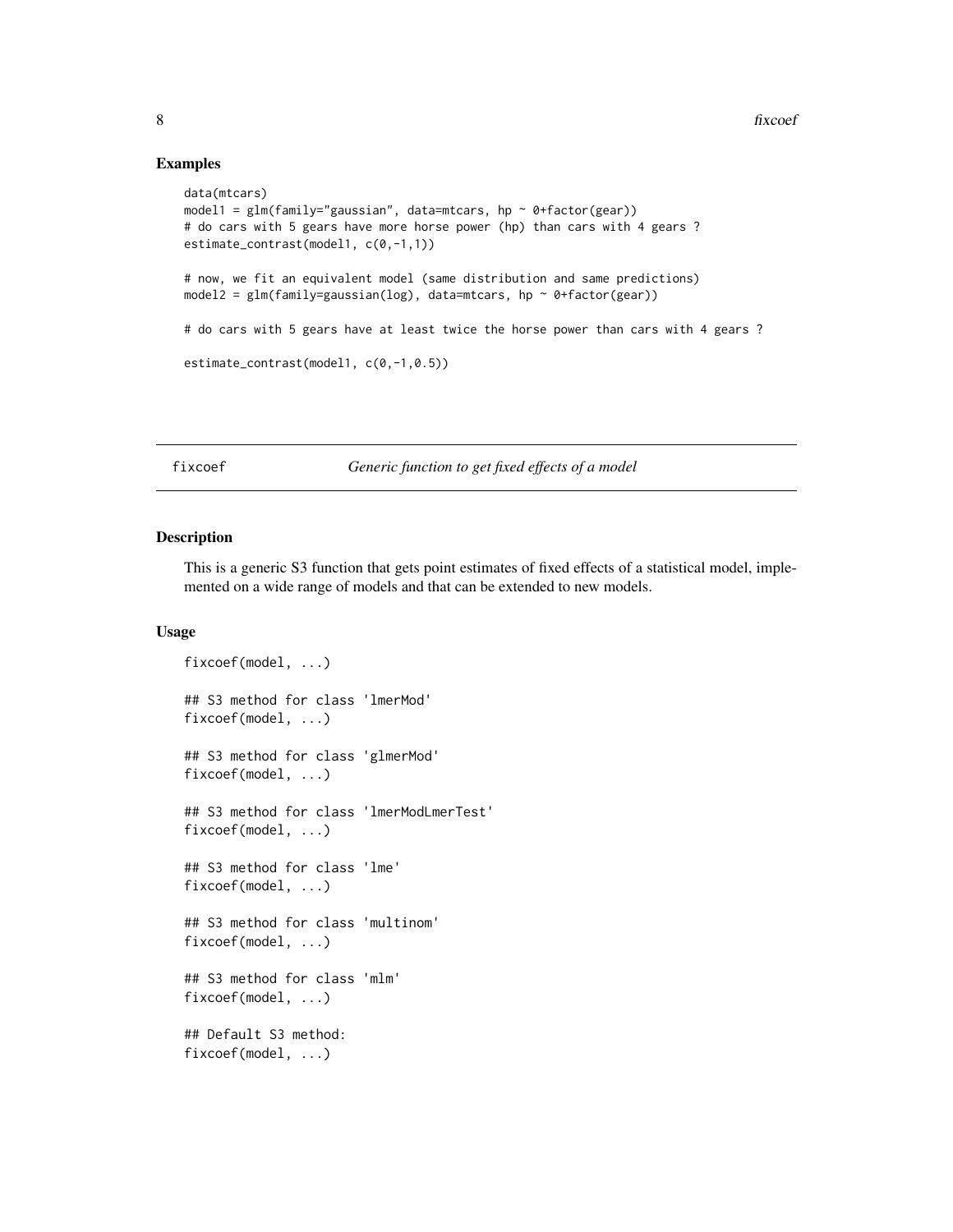#### <span id="page-8-0"></span>fixcoef 9

#### Arguments

| model    | a fitted statistical model                                                                     |
|----------|------------------------------------------------------------------------------------------------|
| $\cdots$ | argument unused by p_value_contrast.default but that may be useful to<br>some specializations. |

# Details

It must return only estimates of fixed-effects of a model. Random effects are ignored. The [names](#page-0-0) of the element of this vector must be consistent with the rownames and colnames of the variancecovariance matrix that [vcov\\_fixcoef](#page-18-1) returns. The vcov\_fixcoef function, on the same model, must return a matrix with the same number and names of rows and columns as the length of the vector returned by fixcoef.

The functions [vcov\\_fixcoef](#page-18-1) and [fixcoef](#page-7-1) would be pointless if the behavior of [vcov](#page-0-0) and [coef](#page-0-0) were not inconsistent from package to package.

fixcoef and vcov\_fixcoef, together with [df\\_for\\_wald](#page-3-1) are used by [p\\_value\\_contrast.default](#page-14-2)

#### Value

Simple numeric vector with one item for each fixed effect of the model.

#### Methods (by class)

- lmerMod: implementation for lme4:: lmer
- glmerMod: implementation for [lme4::glmer](#page-0-0)
- lmerModLmerTest: implementation for [lmerTest::lmer](#page-0-0)
- lme: implementation for  $nlm$ e:: lme
- multinom: implementation for [nnet::multinom](#page-0-0)
- mlm: implementation for multiple responses linear models generated by stats: : lm when the response is a matrix. It transforms the matrix to a vector, consistent with [stats::vcov](#page-0-0).
- default: default implementation, simply calls coef(model).

# See Also

Other Wald-related functions: [df\\_for\\_wald\(](#page-3-1)), [p\\_value\\_contrast\(](#page-14-1)), [vcov\\_fixcoef\(](#page-18-1))

# Examples

```
data(mtcars)
fixcoef(lm(data=mtcars, hp \sim 1)) # get mean horse power of cars listed in mtcars
```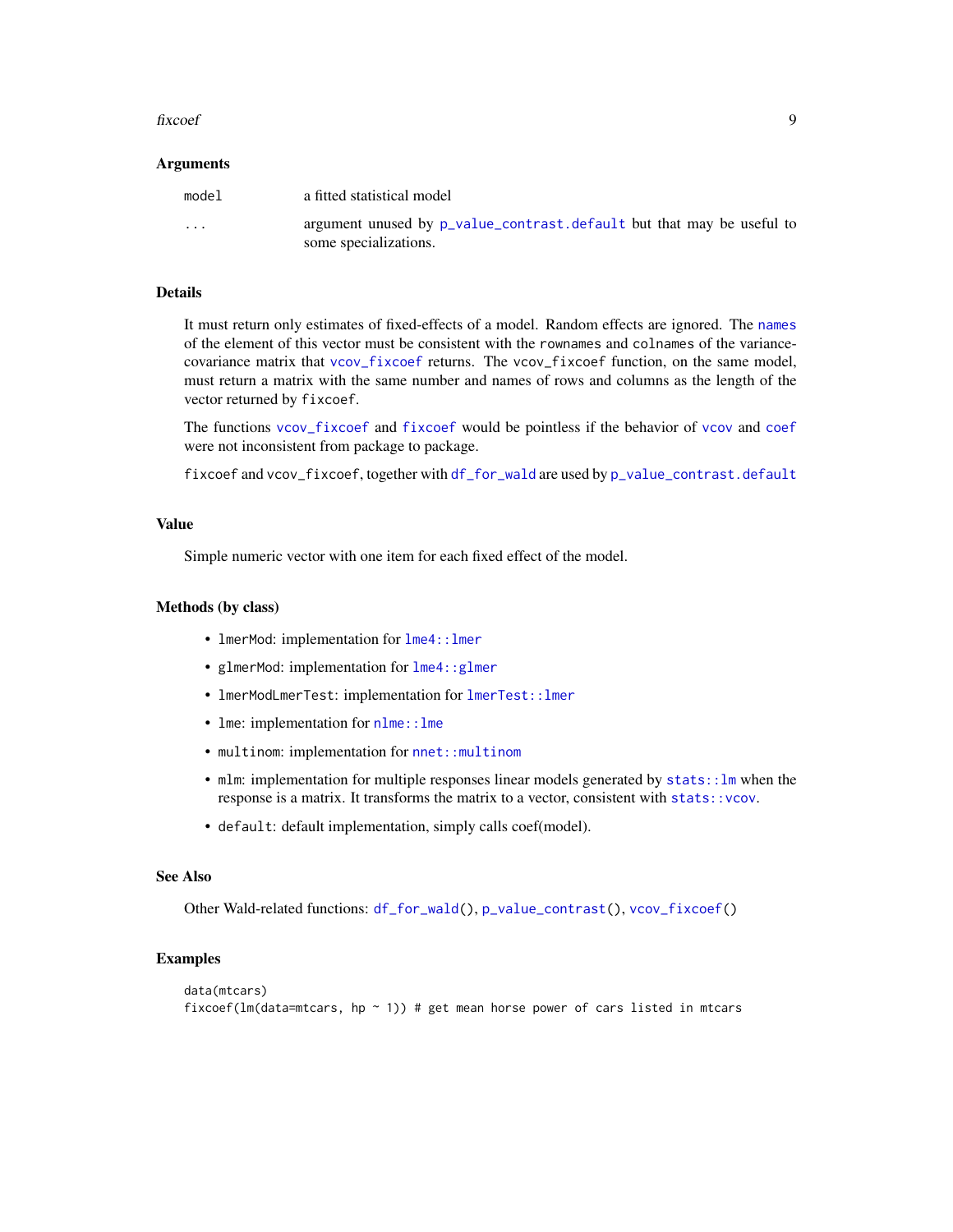<span id="page-9-0"></span>

#### Description

This package has been developed to provide Generalized Likelihood Ratio Tests (GLRT) also known as Likelihood Ratio Tests (LRT) to Generalized Linear Models (GLMs). The [stats](#page-0-0) package do support LRT P-values with [anova](#page-0-0) and derived confidence intervals with confint(), but provides Wald's P-values with the [summary](#page-0-0) function. This is unfortunate for two reasons: Wald's P-values may be inconsistent with profile-likelihood confidence intervals and Wald's P-values, on small samples are more biased than LRT P-values, for non-gaussian models. The [anova](#page-0-0) function is not as simple as [summary](#page-0-0), since it requires manually fitting two models.

# Summary function

This package provides a way to override (see [override\\_summary\)](#page-9-1) the standard [summary.glm](#page-0-0) function by a [summarylr](#page-16-1) function that provides LRT and/or Rao's score P-values.

# Functions to estimate contrasts

It also provides functions [estimate\\_contrast](#page-6-1), [confint\\_contrast](#page-1-1) and [p\\_value\\_contrast](#page-14-1) to estimate contrasts of coefficients of GLMs with LRT, Rao's and Wald's hypothesis tests and confidence intervals This is an alternative to [multcomp::glht](#page-0-0) without Wald's approximation ! It also provides a less powerful [p\\_value.glm](#page-12-1) method for the S3 generic [parameters::p\\_value.](#page-0-0) It also extends this S3 generic for a variety of models as [p\\_value.default](#page-0-0). That time, the only method supported for all models, is Wald's method.

<span id="page-9-1"></span>override\_summary *Overrides the Generalized Linear Models summary methods*

#### Description

This function overrides the [summary.glm](#page-0-0) and [summary.negbin](#page-0-0) S3 methods by the [summarylr](#page-16-1) function in the calling environment.

# Usage

override\_summary()

#### Details

Although some minor compatibility issues may exist when calling this function in the global environment, most scripts should work with it. Indeed [summarylr](#page-16-1) behaves like [summary.glm](#page-0-0) but adds a \$extra field containing P-value info. The first letter of the field name ('e') is unique, avoiding problems with scripts that access fields with short names (e.g. model\$x for model\$xlevels).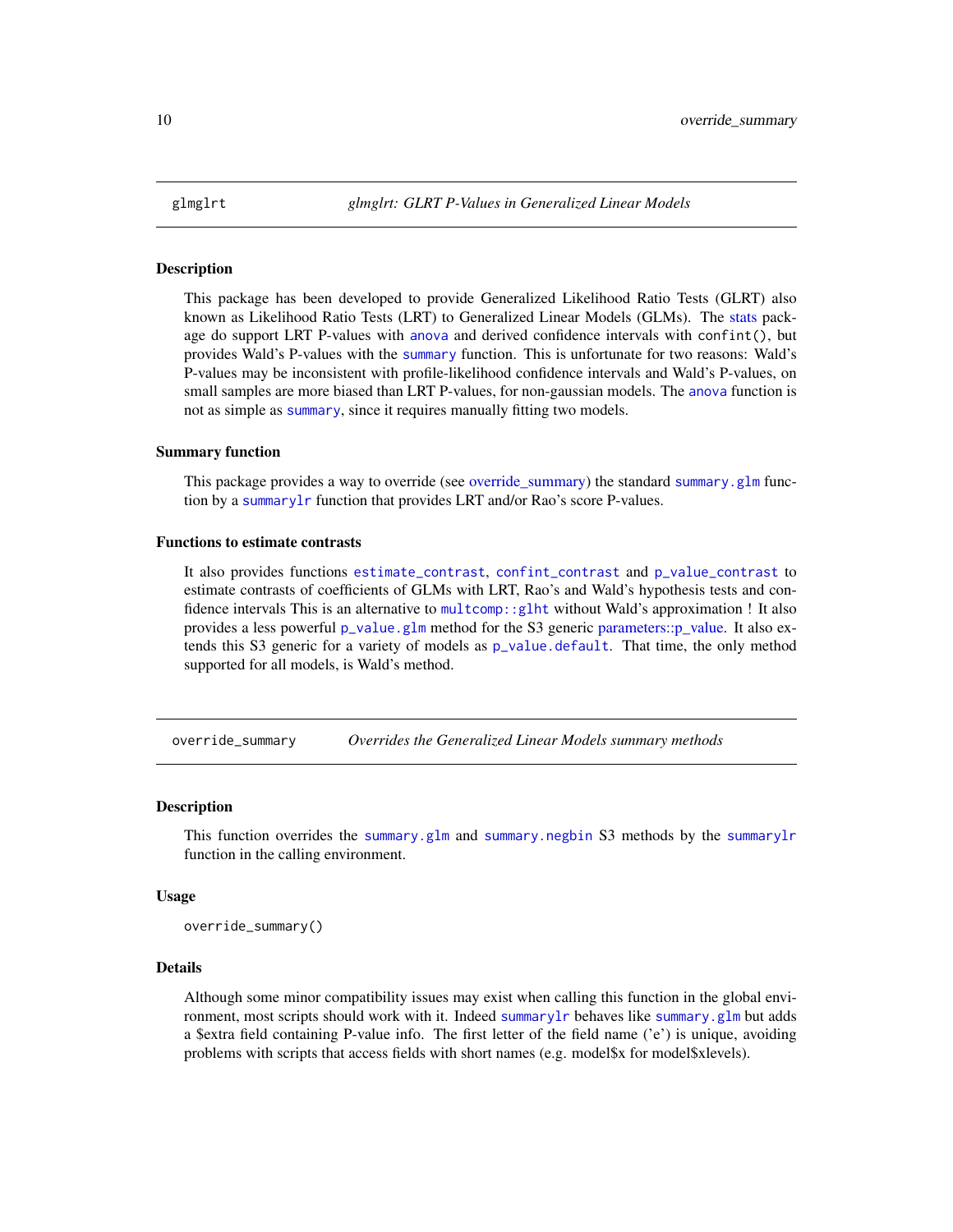# <span id="page-10-0"></span>print.summary.glmglrt 11

# See Also

Other Extended GLM summary functions: [print.summary.glmglrt\(](#page-10-1)), [summarylr\(](#page-16-1))

# Examples

```
model = glm(family="binomial", cbind(50, 30) ~ 1)override_summary()
summary(model) # Additional 'LRT P-value' column
```
<span id="page-10-1"></span>print.summary.glmglrt *Prints the summary generated by* [summarylr](#page-16-1)

# Description

This function prints a summary.glmglrt object generated by [summarylr](#page-16-1). It works like the standard [summary.glm](#page-0-0) function but additionnally displays columns showing Rao or LRT P-values.

# Usage

```
## S3 method for class 'summary.glmglrt'
print(
 x,
  ...,
 has.Pvalue = TRUE,
  tst.ind = 3,
  debuglevel = NULL,
 keep.wald = NULL
)
```
# Arguments

| $\mathsf{x}$ | a summary.glmglrt object generated by summarylr.                                                                                                                                                          |
|--------------|-----------------------------------------------------------------------------------------------------------------------------------------------------------------------------------------------------------|
| .            | additional arguments passed to stats::print.summary.glm then printCoefmat.<br>The most useful ones are digits and signif.stars.                                                                           |
| has.Pvalue   | logical value; passed to printCoefmat; if TRUE, the P-value column is format-<br>ted by format.pval.                                                                                                      |
| tst.ind      | integer vector of length >=0; passed to print Coefmat; it changes the format of<br>these columns, assuming they are statistics columns.                                                                   |
| debuglevel   | NULL or integer value; set to NULL to use the debuglevel argument that was<br>specified in summarylr, $0$ (default) to disable warnings, 1 to enable warnings<br>and 2 to enable warnings and notes.      |
| keep.wald    | NULL or logical; set to NULL to use the keep.wald argument that was specified<br>in summarylr. If TRUE, the standard Wald's P-values are displayed. If FALSE,<br>the standard Wald's P-values are hidden. |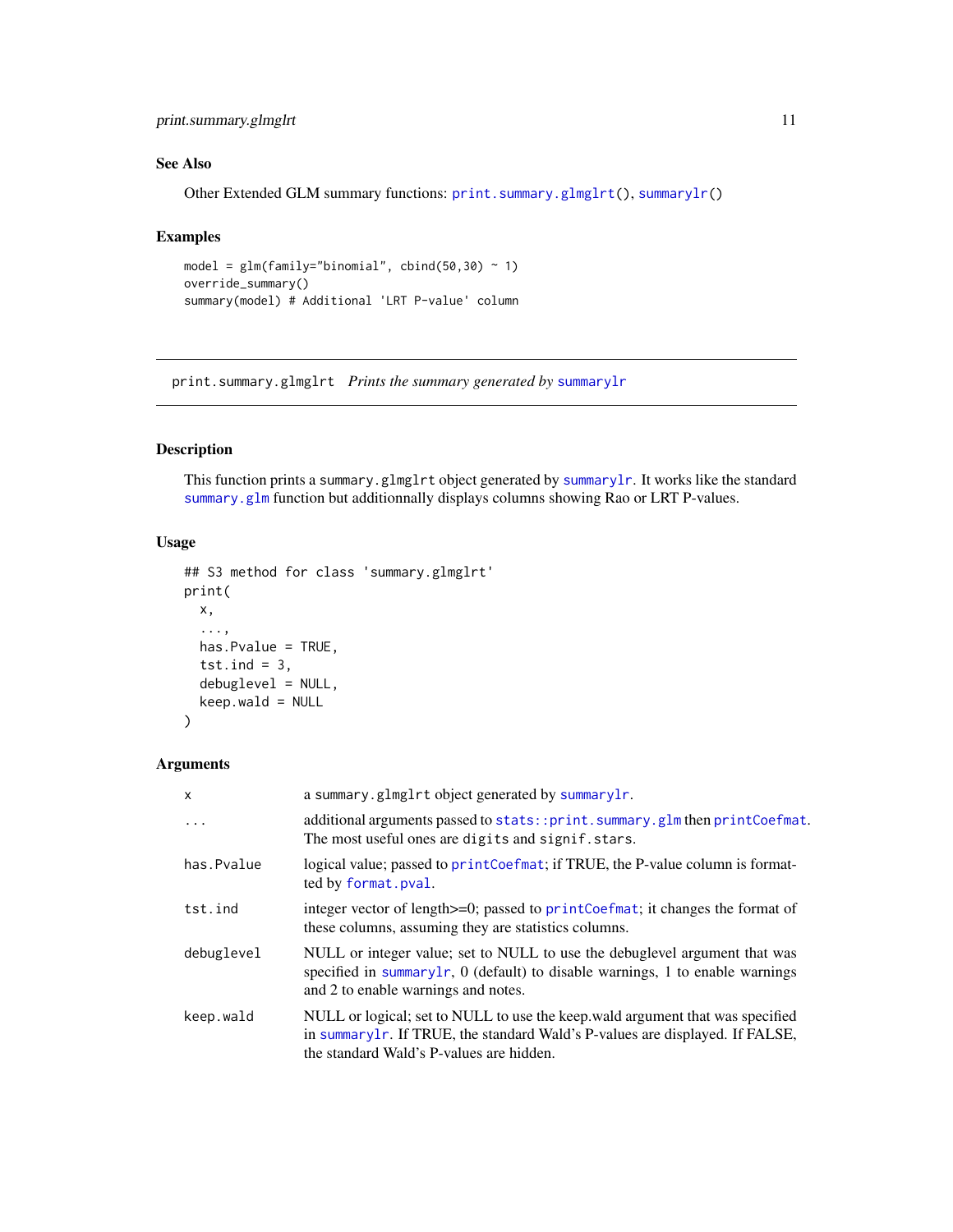# See Also

Other Extended GLM summary functions: [override\\_summary\(](#page-9-1)), [summarylr\(](#page-16-1))

#### Examples

```
model = glm(family="binomial", cbind(50, 30) ~ 1)print(summarylr(model),signif.stars=FALSE,digits=10)
```
ps\_newtonRaphson *Newton-Raphson algorithm when parameters may not be estimable outside of their parameter space*

# Description

This is used by [confint\\_contrast.default](#page-1-2) to find the lower and upper boundaries of the confidence interval so that they have a P-value equal to 1-level. This makes it possible to compute contrast on log-binomial models when solutions are close to the boundaries of the parameter space and Newton-Raphson may compute some intermediate values outside of the valid parameter space, leading to P-values equal to NA.

#### Usage

```
ps_newtonRaphson(
  rootfun,
  x,
  xabstol = 1e-05,
  derivdelta = xabstol,
  yabstol = 1e-05,
  niter = 100,
  extraiter = 0\mathcal{L}
```
# Arguments

| rootfun      | a function taking a single numeric value. The algorithm searches for a root<br>(zero) of this function.                                                                                                                                                         |
|--------------|-----------------------------------------------------------------------------------------------------------------------------------------------------------------------------------------------------------------------------------------------------------------|
| $\mathsf{x}$ | a single numeric value; starting value, not too far from the root of rootfun.                                                                                                                                                                                   |
| xabstol      | a single numeric value; when two consecutive iterations of the algorithm lead<br>to x solutions with a difference larger than xabstol, the algorithm has not yet<br>converged and continues to run. Set to Inf, if you want to only want to rely on<br>vabstol. |
| derivdelta   | a single numeric value; the numeric delta used for numeric derivation of rootfun<br>(assessed at x-derivdelta and x+derivdelta)                                                                                                                                 |
| yabstol      | a single numeric value; when the algorithm leads to a $y = rootfun(x)$ larger (in<br>absolute value) than yabstol, the algorithm has not yet converged and continues<br>to run. Set to Inf, if you want to only want to rely on xabstol.                        |

<span id="page-11-0"></span>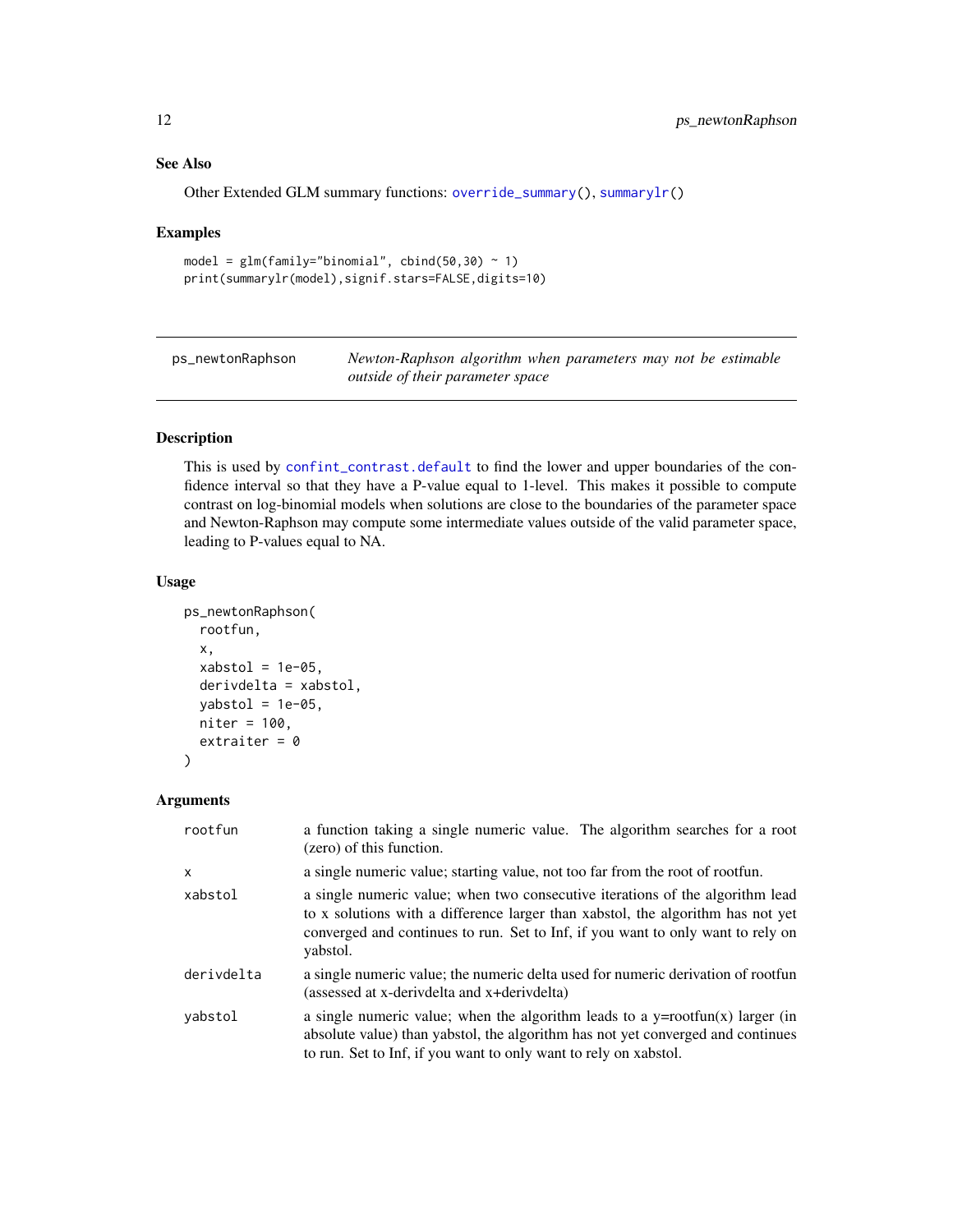# <span id="page-12-0"></span>p\_value.glm 13

| niter     | a single integer value; the maximum number of iterations before considering<br>that the algorithm failed to converge.                                                                                                                                                                                                                                              |
|-----------|--------------------------------------------------------------------------------------------------------------------------------------------------------------------------------------------------------------------------------------------------------------------------------------------------------------------------------------------------------------------|
| extraiter | a single integer value; the number of extra iterations performed once conver-<br>gence has been found. This is useful to make sure that convergence is good on<br>platforms having high floating point precision allowing to use, at the same time,<br>a weak convergence tolerance to make sure it converges on platforms having<br>low floating point precision. |

# Details

It assumes that rootfun is NA above the upper boundary of the parameter space and below the lower boundary of the parameter space. The parameter space must not have "holes" (i.e. valid, then invalid, then valid again). Invalid values are described by NA. The actual interval of valid values are automatically found by the algorithm, so you do not have to explicitly specify the minimum and maximum values of the parameter space.

# Value

a list object with the following fields:

root the x value so that rootfun $(x)$  is as close as possible to 0

f.root rootfun(root)

yabstol the parameter of the same name

- iter the number of iterations of the Newton-Raphson algorithm performed before reaching convergence
- estim.prec the latest move (on the x variable) done before convergence

prevx the previous x value, in the algorithm, just before x=root was reached

prevy rootfun(prevx)

prevder numeric derivative of rootfun at prevx

<span id="page-12-1"></span>

| p_value.glm | Computing p-values of hypothesis tests on coefficients of Generalized |
|-------------|-----------------------------------------------------------------------|
|             | Linear Models and other                                               |

# Description

This S3 method is a specialization of [parameters::p\\_value](#page-0-0) for [stats::glm](#page-0-0) models. By default, it computes Wald's P-values that are known to be more biased than LRT P-values, but the behavior can be overriden by the method="LRT" argument. This is for compatibility with the default method of [parameters::p\\_value](#page-0-0).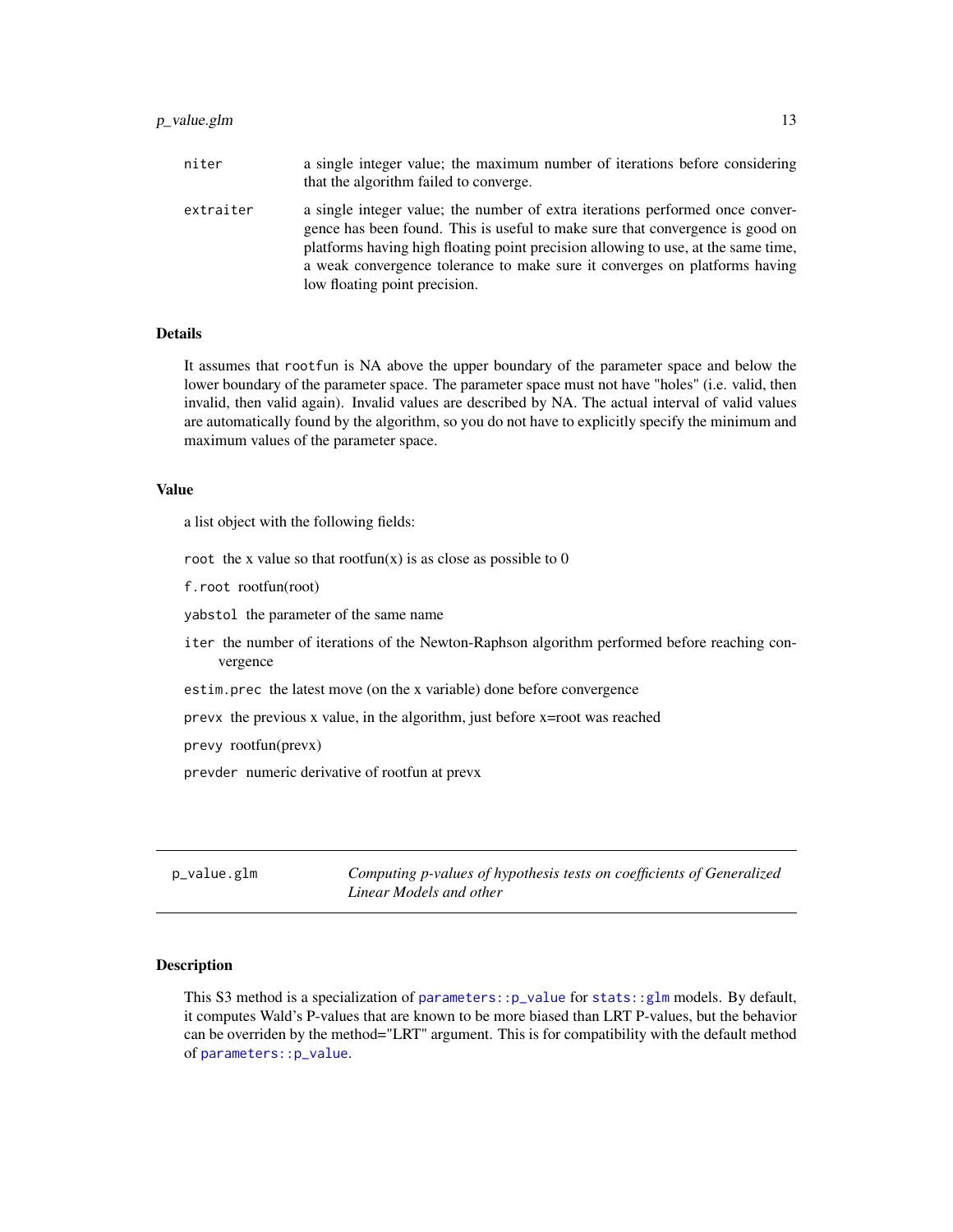# Usage

```
## S3 method for class 'glm'
p_value(
 model,
 method = NULL,parm = NULL,
 alternative = c("two.sided", "less", "greater"),HO = 0,
  debuglevel = 1,
  force = FALSE,
  ...
)
```
# Arguments

| model       | glm object; as obtained by calling stats:: glm or MASS:: glm.nb.                                                                                                 |
|-------------|------------------------------------------------------------------------------------------------------------------------------------------------------------------|
| method      | character value; may either be "LRT" (synonym "Chisq"), "Rao", "wald" (de-<br>fault value, synonym "Wald" and "F").                                              |
| parm        | integer or character vector or NULL; specify coefficients to test, by name or<br>indexes, the default parm=NULL outputs all coefficients.                        |
| alternative | a character string specifying the alternative hypothesis, must be one of "two.sided"<br>(default), "greater" or "less". You can specify just the initial letter. |
| H0          | numeric vector of length 1 or of the same length as parm; the value of the coef-<br>ficient under the null hypothesis. Zero by default.                          |
| debuglevel  | integer value; set to 0 (default) to disable warnings, 1 to enable warnings and 2<br>to enable warnings and notes.                                               |
| force       | logical; if TRUE, force computation of P-values in case of convergence prob-<br>lems.                                                                            |
| $\ddotsc$   | Ignored arguments. Allows compatibility with the generic parameters: : p_value.                                                                                  |
|             |                                                                                                                                                                  |

# Value

a data.frame with two columns; the first column, Parameter represents the name of the coefficient and p (second column) represents the P-value of the hypothesis test against H0

# Examples

```
require("parameters")
mod = glm(family="poisson", c(2,30) \sim c(0,1), offset=log(c(8,30)))
# Wald's tests (biased)
p_value(mod)
# Rao score tests (biased)
p_value(mod, method="Rao")
# LRT tests (less biased)
p_value(mod, method="LRT")
```
# only test slope (faster since only one test is performed)

<span id="page-13-0"></span>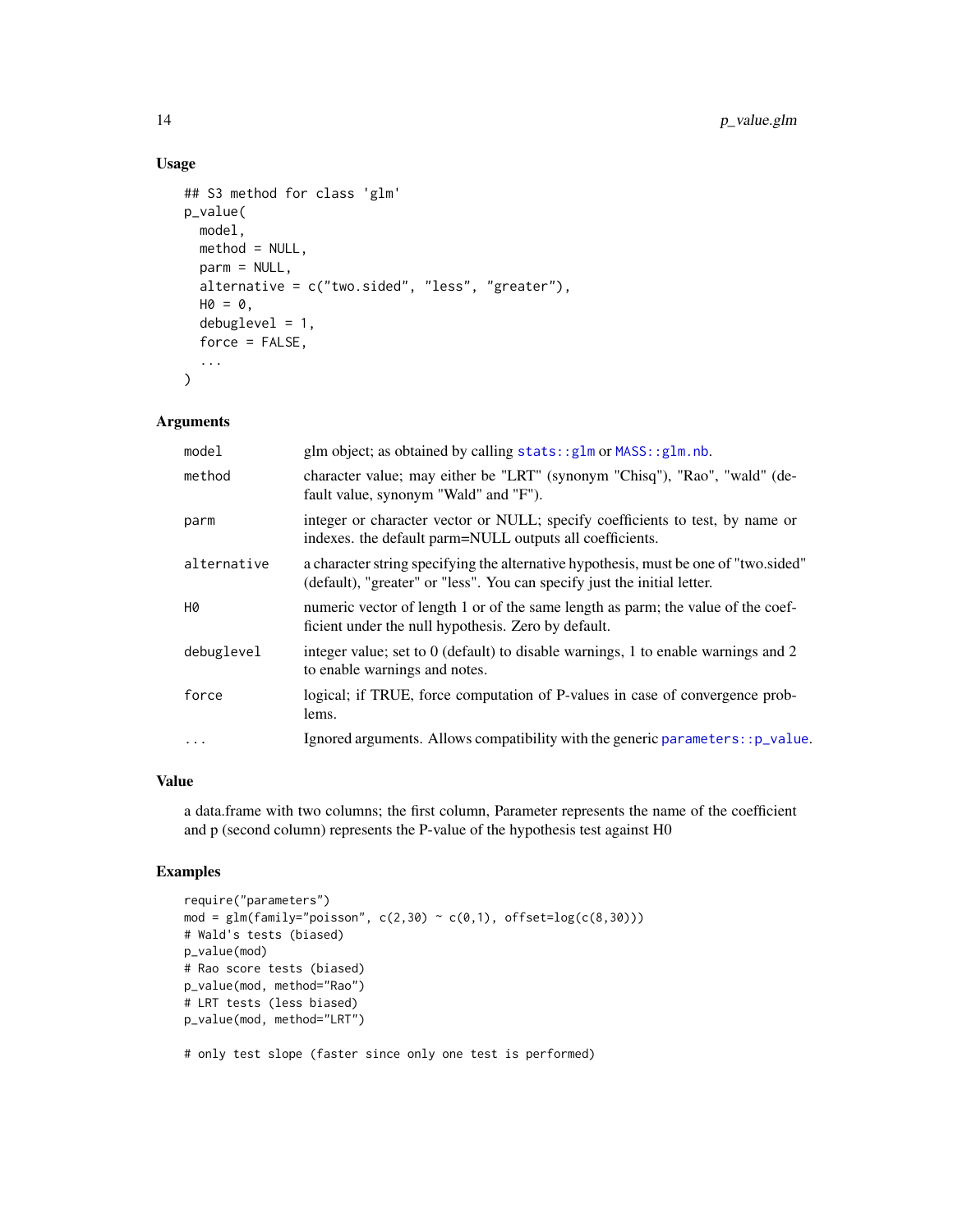```
p_value(mod, method="LRT", parm=2)
# is slope greater than log(2) ?
p_value(mod, method="LRT", parm=2, H0=log(2), alternative="greater")
```
<span id="page-14-1"></span>p\_value\_contrast *Hypothesis tests on contrasts*

# <span id="page-14-2"></span>Description

This S3 generic function allows the computation of P-values associated to hypothesis tests of contrasts (i.e. linear combinations) of fixed-effects in a model. The default implementation computes Wald's P-values with any model as long as it consistently implements [fixcoef](#page-7-1), [vcov\\_fixcoef](#page-18-1) and [df\\_for\\_wald](#page-3-1). It is also specialized for GLMs and negative binomial models (see [MASS::glm.nb](#page-0-0)) with Wald's, LRT and Rao's P-values and may be specialized with other models.

```
p_value_contrast(
 model,
  contrast,
  alternative = c("two.sided", "less", "greater"),
 HO = 0,
  method = NULL,...
\lambda## S3 method for class 'glm'
p_value_contrast(
  model,
  contrast,
  alternative = c("two.sided", "less", "greater"),
 HO = 0,
 method = c("LRT", "Rao", "Chisq", "F", "Wald", "wald"),
  ...,
  debuglevel = 1,
  force = FALSE
)
## Default S3 method:
p_value_contrast(
  model,
  contrast,
  alternative = c("two.sided", "less", "greater"),
 HO = 0,
  method = "Wald",...,
  debuglevel = 0,
```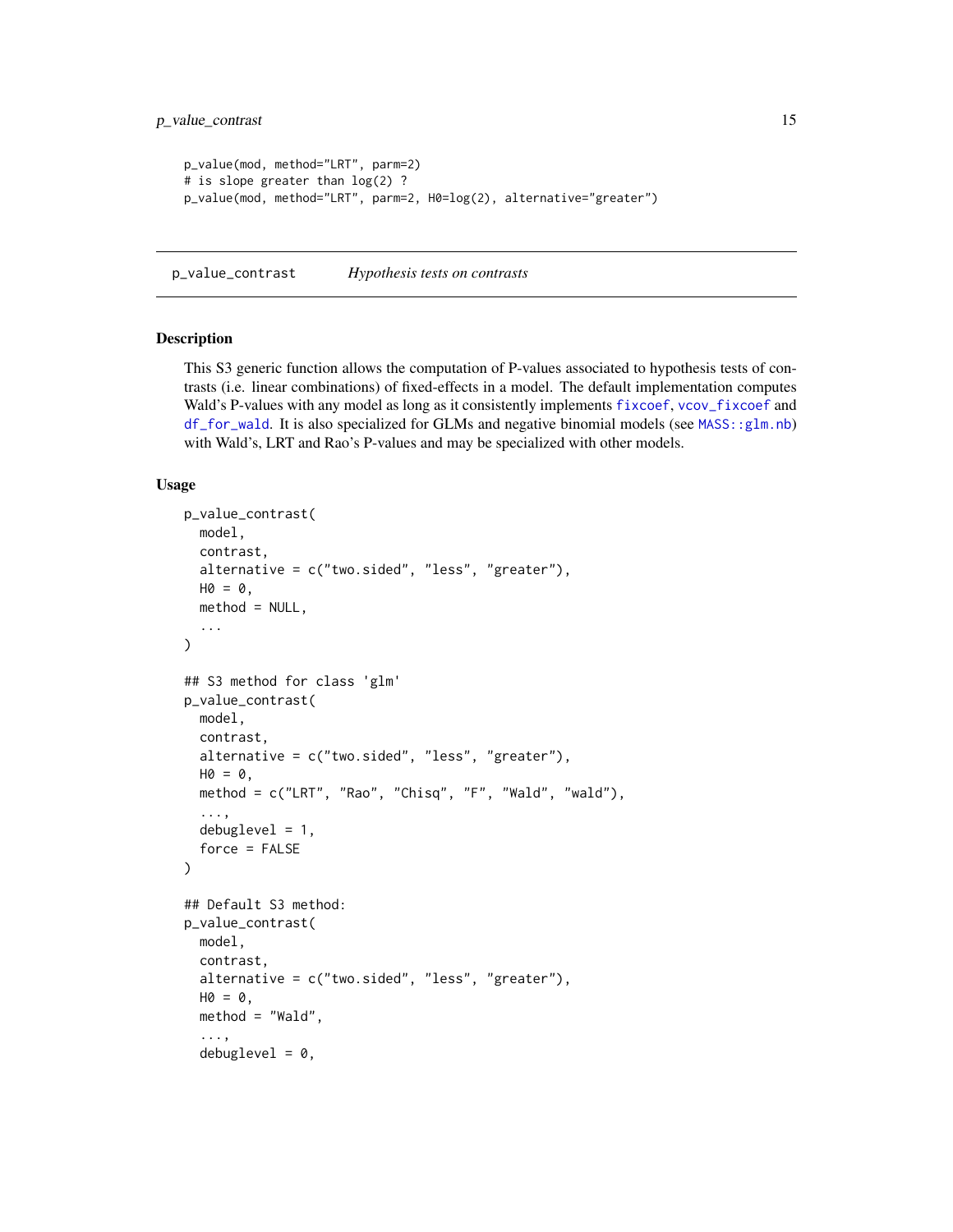```
force = FALSE
\lambda
```
#### Arguments

| model       | a fitted statistical model such as a glm or a coxph.                                                                                                                                                                                                                                                                                                     |
|-------------|----------------------------------------------------------------------------------------------------------------------------------------------------------------------------------------------------------------------------------------------------------------------------------------------------------------------------------------------------------|
| contrast    | numeric vector of the same length as the number of coefficients in the model; it<br>describes the contrast sum (contrast*fixcoef(model)).                                                                                                                                                                                                                |
| alternative | a character string specifying the alternative hypothesis, must be one of "two.sided"<br>(default), "greater" or "less". You can specify just the initial letter.                                                                                                                                                                                         |
| Н0          | numeric value; the value of the contrast under the null hypothesis.                                                                                                                                                                                                                                                                                      |
| method      | character string value; specification of the algorithm used (implementation de-<br>pendent). Suggested values are "Wald", "LRT", "Rao" and "exact" for, respec-<br>tively, Wald's asymptotic normality and/or student test, the Generalized Likeli-<br>hood Ratio Test, Rao's score test and non-asymptotic exact tests. Other values<br>may be allowed. |
| .           | Additional parameters that may be used by some implementations.                                                                                                                                                                                                                                                                                          |
| debuglevel  | integer value; set to 0 (default) to disable warnings, 1 to enable warnings and 2<br>to enable warnings and notes.                                                                                                                                                                                                                                       |
| force       | logical; if TRUE, force computation of P-values in case of convergence prob-<br>lems.                                                                                                                                                                                                                                                                    |

# Details

Every implementation MUST support specification of the alternative hypothesis (alternative argument) and null hypothesis (H0 argument).

# Value

A single numeric value (vector of length 1) equal to the one-sided (for alternative="less" or "greater") or two-sided P-value

# Methods (by class)

- glm: It supports Wald (method="Wald"), Generalized Likelihood Ratio Tests (method="LRT") and Rao's score tests (method="Rao"). It works for [stats::glm](#page-0-0) models and negative binomial models (MASS:: glm.nb) with method="LRT" and method="Wald".
- default: Supports Wald's test on a wide range of models, including [lm](#page-0-0), [mlm](#page-0-0), [stats::glm](#page-0-0), [negbin](#page-0-0), [MASS::polr](#page-0-0), [MASS::rlm](#page-0-0) (with normality assumptions, defeating the purpose of rlm), [nlme::lme](#page-0-0), [nlme::gls](#page-0-0), [lme4::lmer](#page-0-0), [lme4::glmer](#page-0-0), [mgcv::gam](#page-0-0), [gam::gam](#page-0-0), [survival::coxph](#page-0-0), [survival::survreg](#page-0-0), [nnet::multinom](#page-0-0), [stats::nls](#page-0-0).

It can be easily extended by implementing three generic functions: [fixcoef](#page-7-1), [vcov\\_fixcoef](#page-18-1) and [df\\_for\\_wald](#page-3-1). If the implementations of [coef](#page-0-0), [vcov](#page-0-0) and [df.residual](#page-0-0) are consistent, you do not have to implement fixcoef, vcov\_fixcoef and df\_for\_wald.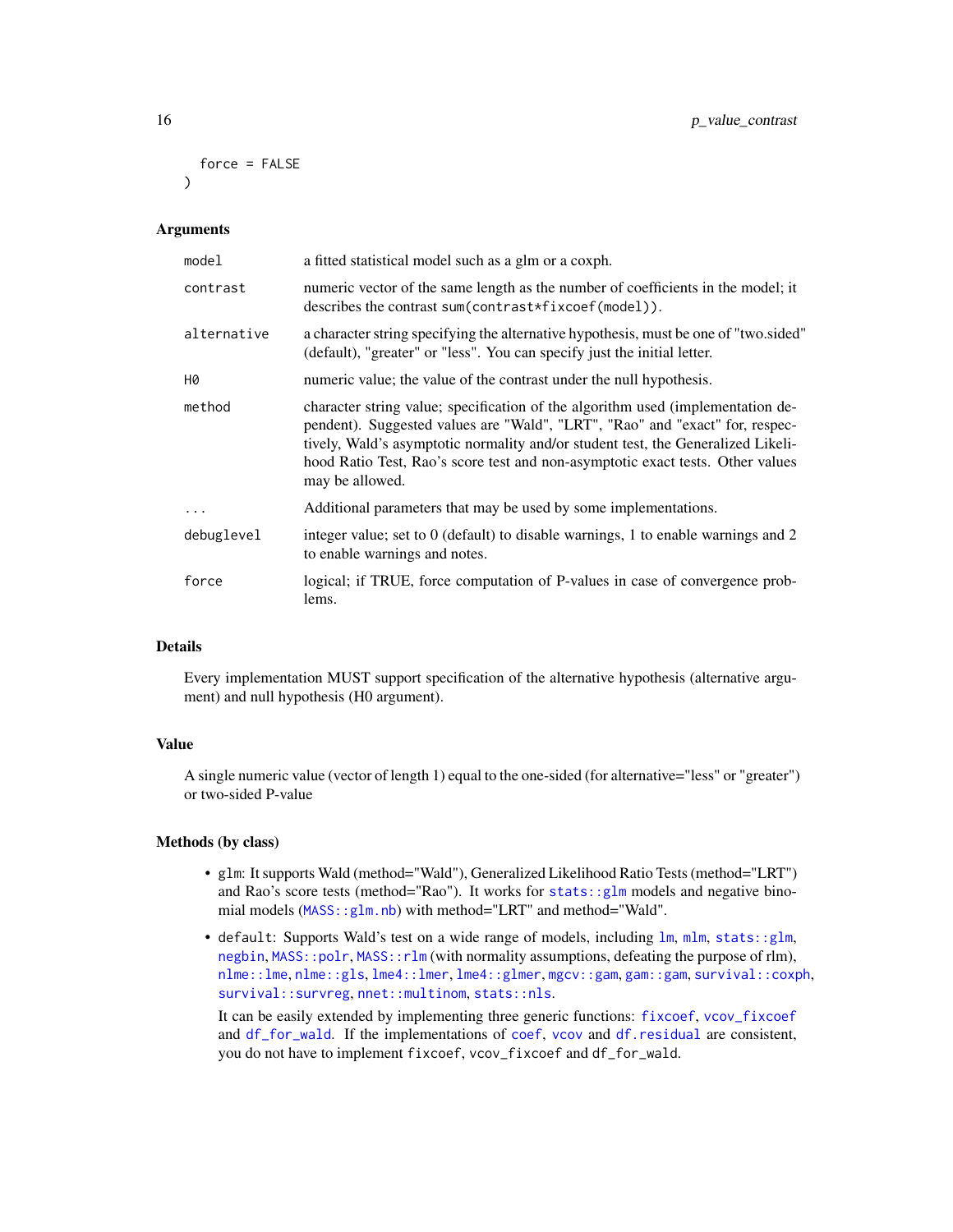#### <span id="page-16-0"></span>summarylr the contract of the contract of the contract of the contract of the contract of the contract of the contract of the contract of the contract of the contract of the contract of the contract of the contract of the

# See Also

Other Wald-related functions: [df\\_for\\_wald\(](#page-3-1)), [fixcoef\(](#page-7-1)), [vcov\\_fixcoef\(](#page-18-1))

Other Contrast functions: [confint\\_contrast\(](#page-1-1)), [estimate\\_confint\\_contrast\(](#page-4-1)), [estimate\\_contrast\(](#page-6-1))

# Examples

```
data(mtcars)
model1 = glm(family="gaussian", data=mtcars, hp ~ 0+factor(gear))# do cars with 5 gears have more horse power (hp) than cars with 4 gears ?
p_value_contrast(model1, c(0,-1,1), alternative="greater")
# now, we fit an equivalent model (same distribution and same predictions)
model2 = glm(family=gaussian(log), data=mtcars, hp ~ 0+factor(gear))
# do cars with 5 gears have at least twice the horse power than cars with 4 gears ?
# the following two tests are equivalent
p_value_contrast(model1, c(0,-1,0.5), alternative="greater", method="LRT", H0=0)
p_value_contrast(model2, c(0,-1,1), alternative="greater", method="LRT", H0=log(2))
# the following two tests are close but not equivalent
p_value_contrast(model1, c(0,-1,0.5), alternative="greater", method="Wald", H0=0)
p_value_contrast(model2, c(0,-1,1), alternative="greater", method="Wald", H0=log(2))
```
<span id="page-16-1"></span>summarylr *Summarizes a glm, adding a column of GLRT or Rao score P-values*

# Description

summarylr is an improved summary function for standard glm (stats package) adding LRT or Rao score P-values

```
summarylr(
  object,
  dispersion = NULL,
  correlation = FALSE,
  symbolic.cor = FALSE,
  ...,
  force = FALSE,
  debuglevel = level_warning.
 method = "LRT",keep(wald = FALSE)
```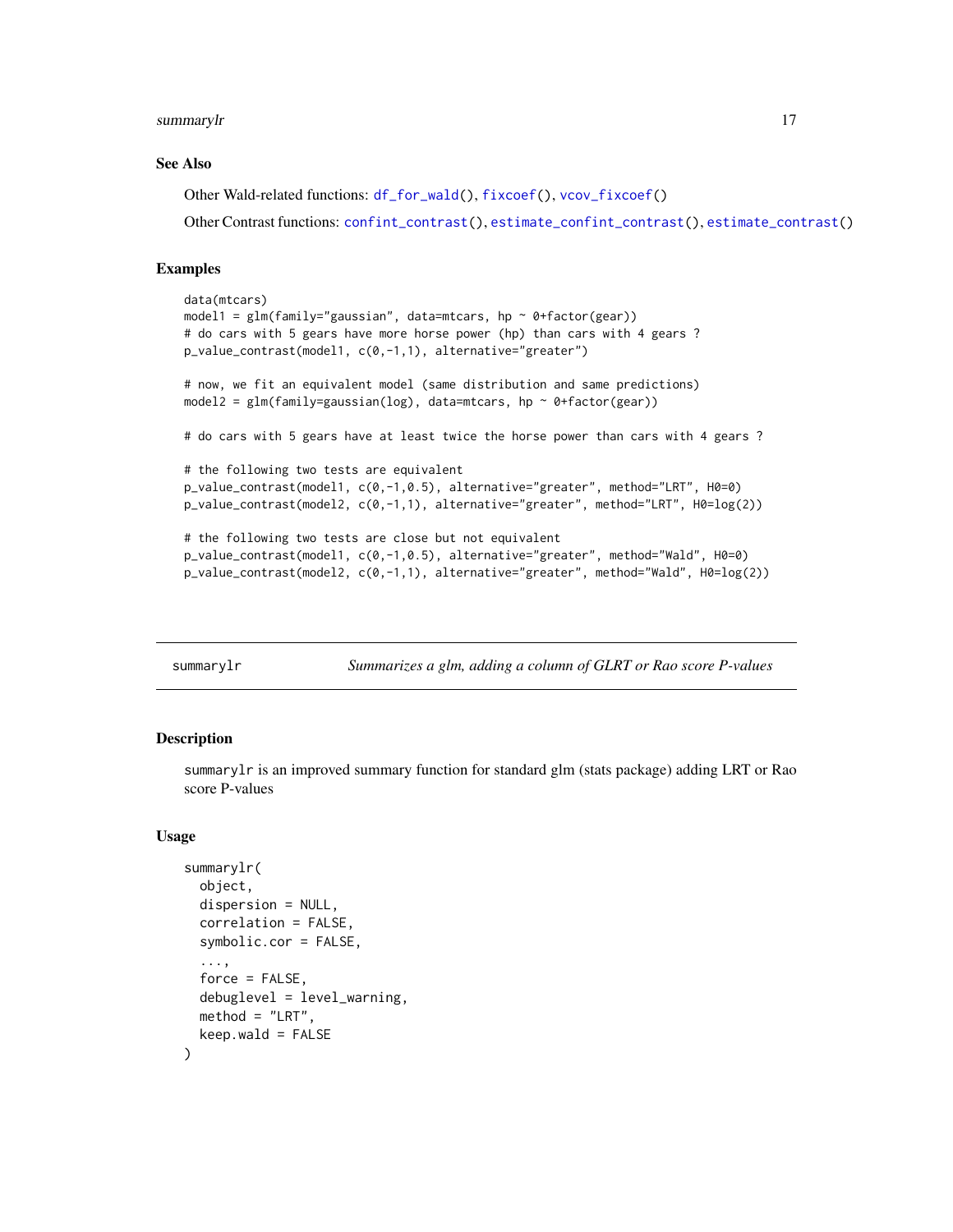#### <span id="page-17-0"></span>Arguments

| object       | glm object; as obtained by calling $stats::glm$ or $MASS::glm.nb$ .                                                                                                                                                                                       |
|--------------|-----------------------------------------------------------------------------------------------------------------------------------------------------------------------------------------------------------------------------------------------------------|
| dispersion   | the dispersion parameter for the family used. Either a single numerical value or<br>NULL (the default), when it is inferred from object (see stats::summary.glm).                                                                                         |
| correlation  | logical; if TRUE, the correlation matrix of the estimated parameters is returned<br>and printed (see stats:: summary.glm).                                                                                                                                |
| symbolic.cor | logical; if TRUE, print the correlations in a symbolic form (see symnum) rather<br>than as numbers (see stats:: $summary.glm$ ).                                                                                                                          |
| $\cdots$     | Additional arguments to be passed to stats:: summary.glm                                                                                                                                                                                                  |
| force        | logical; if TRUE, force computation of P-values in case of convergence prob-<br>lems.                                                                                                                                                                     |
| debuglevel   | integer value; set to 0 (default) to disable warnings, 1 to enable warnings and 2<br>to enable warnings and notes.                                                                                                                                        |
| method       | NULL or character vector of length 0, 1 or 2; may be code"LRT" or "Rao" or                                                                                                                                                                                |
|              | c("LRT", "Rao") to compute specified P-values. You can set method=NULL to<br>compute no additional P-values.                                                                                                                                              |
| keep.wald    | logical; if TRUE, the standard Wald's P-values are kept in the output of print. summary.glmglrt.<br>Even if keep.wald=FALSE, the standard wald P-values are not erased from the<br>summary.glmglrt object. They are only hidden by print.summary.glmglrt. |

#### Details

This function works the same as the standard [summary.glm](#page-0-0) function but provides additionnal parameters The core parameter method="LRT" makes summarylr adds a column LRT P-value to the output. This P-value is computed by repeatdly fitting the model dropping one coefficient at a time and using the [anova.glm\(test="Chisq"\)](#page-0-0) function to perform generalized likelihood ratio test by approximation of the deviance difference to a chi-square distribution. This provides P-values less biased than the standard Wald P-values that summary provides. Moreover, this LRT method is consistent with the profile likelihood confidence intervals that [confint.glm](#page-0-0) provides. The option method="Rao" generates Rao's score P-values. method="Chisq" is synonymous to method="LRT". For exhaustivity, the option method="Wald" (synonym "wald", "F") generates Wald's P-values. Several methods can be used, e.g. method=c("LRT","Rao") computes both LRT and Rao P-values. New methods may be added in the future.

Extra parameters are passed-through to the [summary.glm](#page-0-0) function.

#### Value

It returns a summary object of type summary.glmglrt that gets pretty printed by link[glmglrt:print.summary.glmglrt]{ The return value is an S3 object compatible with [stats::summary.glm](#page-0-0) but with an additional field \$extra field having sub-fields. \$extra\$pvalues is a numeric matrix with columns "LRT P-value" and/or "Rao P-value", containing the relevant P-values. As new columns may be added in future, you should rely on column names rather than column indexes. Only P-values of methods requested in the method parameter are stored in this matrix. \$extra\$debuglevel is equal to the debuglevel passed to summarylr. \$extra\$keep.wald is equal to the keep.wald passed to summarylr. In case of convergence problems, the field \$extra\$problem\_of\_convergence will be added. It will be a character string with the value "general" (because model\$converged = FALSE), "all" (because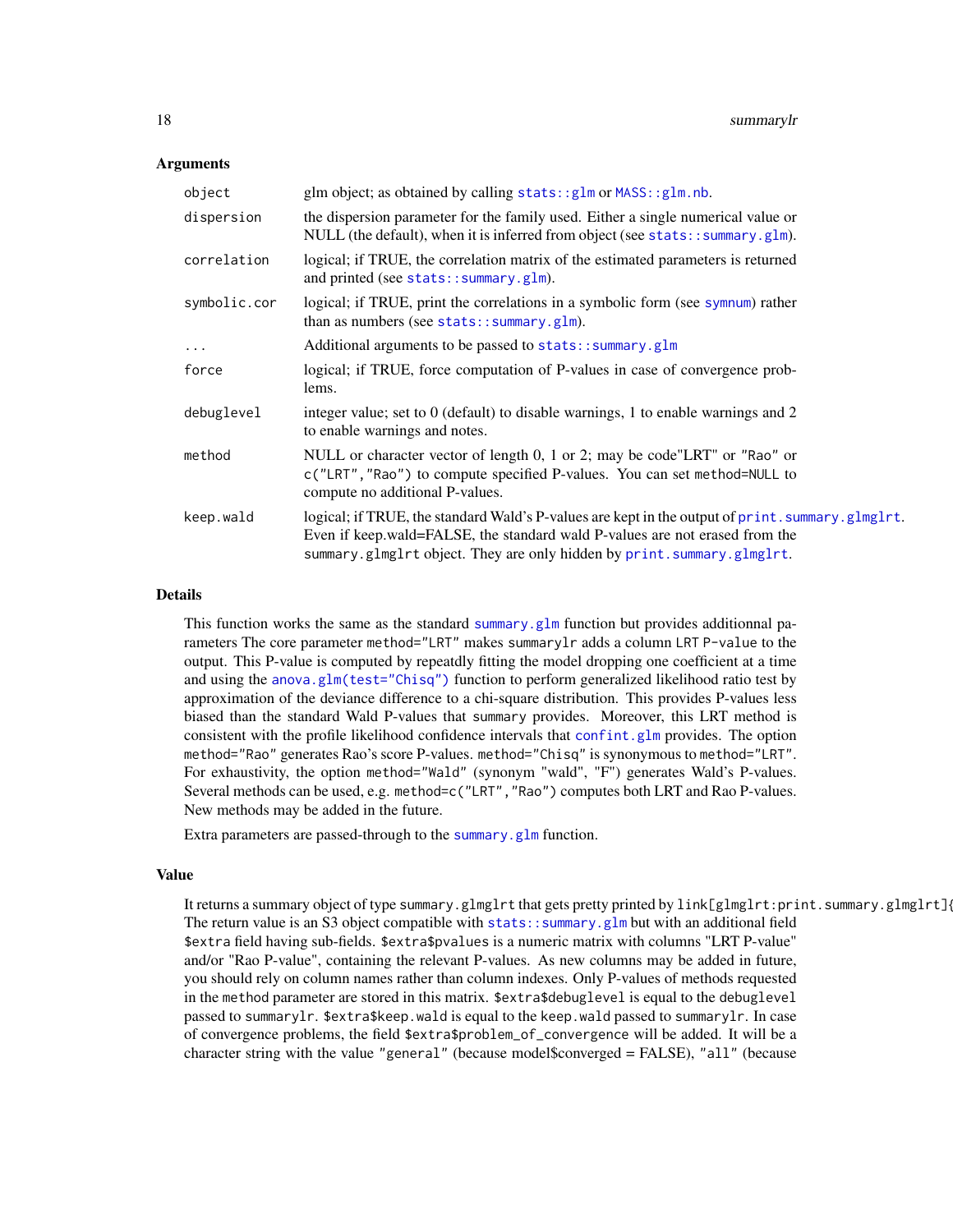# <span id="page-18-0"></span>vcov\_fixcoef 19

all coefficients have huge variances) or "specific" (because at least one coefficient has a huge variance). Other problem strings may be added in the future. If [weights](#page-0-0) are specified in a way that make P-values invalid, the field \$extra\$problem\_weights will be added as a character string describing the problem. Actually, the only known problem is "non-constant".

# See Also

Other Extended GLM summary functions: [override\\_summary\(](#page-9-1)), [print.summary.glmglrt\(](#page-10-1))

#### Examples

```
summarylr(glm(family="binomial", cbind(5,3)~1))
data(mtcars)
# do not properly converge (warnings)
mtcars$outcome = mtcars$disp > median(mtcars$disp)
mod=glm(family=binomial(log), data=mtcars,outcome ~ 0+qsec+wt,start=c(-0.1,0.3))
summarylr(mod) # warns that P-values are not computed because model did not converge
summarylr(mod, force=TRUE) # compute P-values anyway !
# also works with negative binomial models
summarylr(MASS::glm.nb(data=mtcars, I(cyl*gear) ~ 1+wt,link="sqrt"),test="LRT")
```
<span id="page-18-1"></span>

```
vcov_fixcoef Gets the variance-covariance matrix of fixed effects of a fitted model
```
#### Description

This is a generic S3 function that gets the variance-covariance matrix of fixed effects of a statistical model, implemented on a wide range of models and that can be extended to new models.

#### Usage

```
vcov_fixcoef(model, ...)
## Default S3 method:
vcov_fixcoef(model, ...)
## S3 method for class 'survreg'
```

```
vcov_fixcoef(model, ...)
```
# Arguments

model a fitted statistical model

... argument unused by [p\\_value\\_contrast.default](#page-14-2) but that may be useful to some specializations.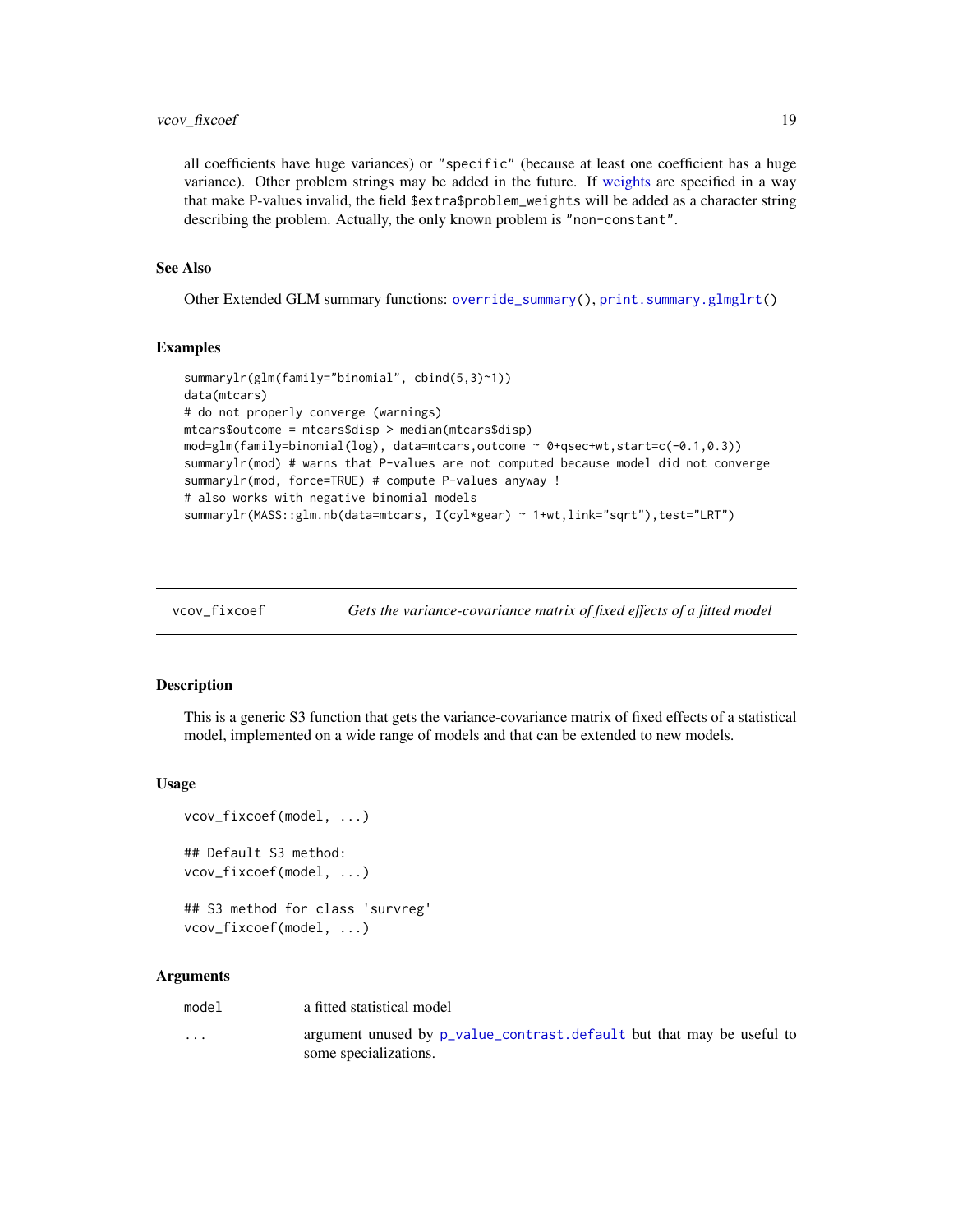# <span id="page-19-0"></span>Details

It must return variance-covariance for fixed effects of a model, not random effects nor scale parameters. The rownames and colnames of the returned matrix must be consistent with [names](#page-0-0) of [fixcoef\(](#page-7-1)object).

The functions [vcov\\_fixcoef](#page-18-1) and [fixcoef](#page-7-1) would be pointless if the behavior of [vcov](#page-0-0) and [coef](#page-0-0) were not inconsistent from package to package.

fixcoef and vcov\_fixcoef, together with [df\\_for\\_wald](#page-3-1) are used by [p\\_value\\_contrast.default](#page-14-2)

# Methods (by class)

- default: default implementation, simple proxy of [vcov\(](#page-0-0)model)
- survreg: implementation for survreg, removing the extra column for Scale

# See Also

Other Wald-related functions: [df\\_for\\_wald\(](#page-3-1)), [fixcoef\(](#page-7-1)), [p\\_value\\_contrast\(](#page-14-1))

# Examples

```
data(mtcars)
mod = lm(data=mtcars, hp \sim cyl+wt)est = fixcoef(mod) # get estimates
SE = sqrt(diag(vcov_fixcoef(mod))) # get standard errors of estimates
z = est/SE # get z-score of estimates
df = df_for_wald(mod) # degrees of freedom
pvalues = 2*pt(-abs(z), df=df) # get two-sided P-values
```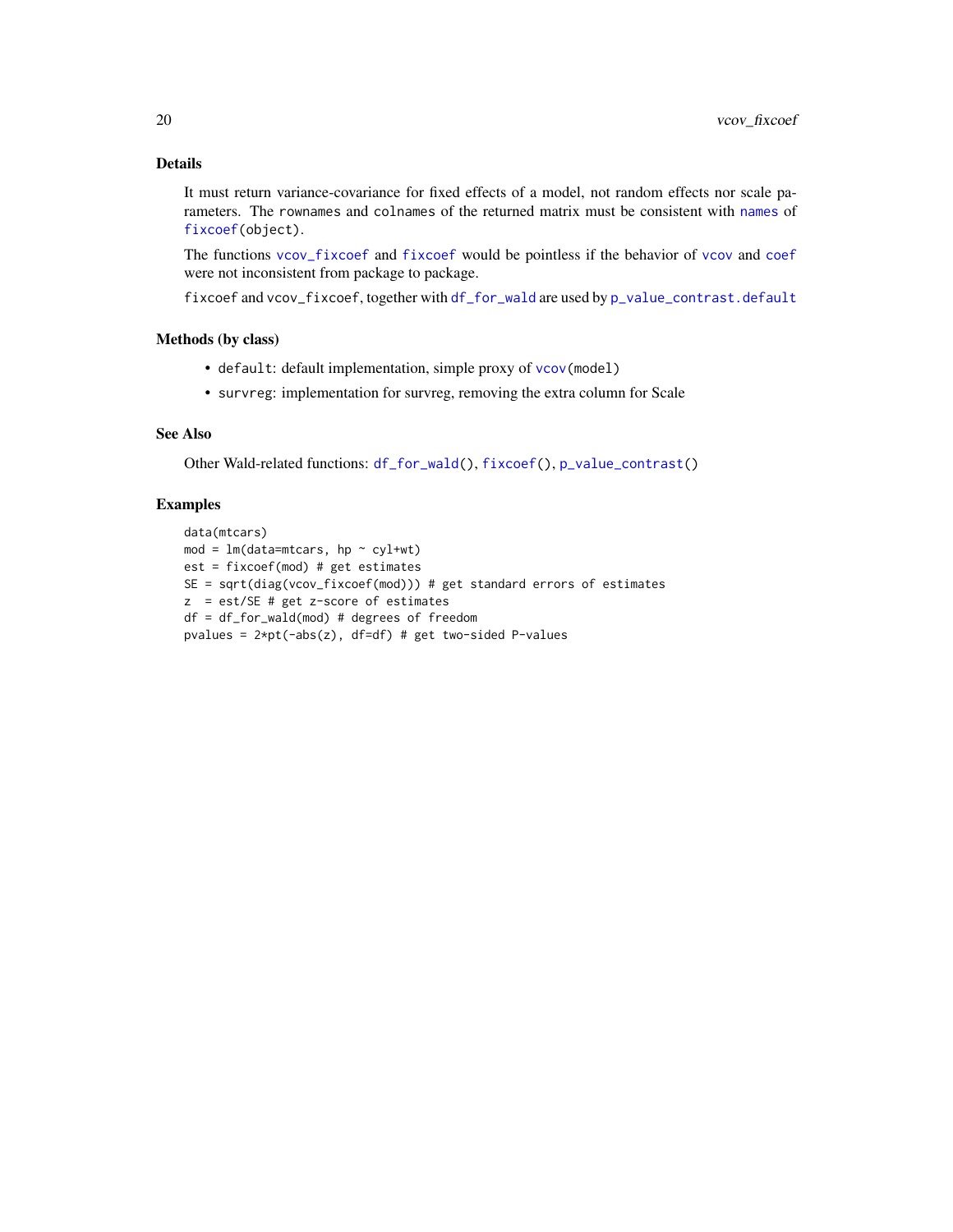# <span id="page-20-0"></span>**Index**

∗ Contrast functions confint\_contrast, [2](#page-1-0) estimate\_confint\_contrast, [5](#page-4-0) estimate\_contrast, [7](#page-6-0) p\_value\_contrast, [15](#page-14-0) ∗ Extended GLM summary functions override\_summary, [10](#page-9-0) print.summary.glmglrt, [11](#page-10-0) summarylr, [17](#page-16-0) ∗ Wald-related functions df\_for\_wald, [4](#page-3-0)

fixcoef, [8](#page-7-0) p\_value\_contrast, [15](#page-14-0) vcov\_fixcoef, [19](#page-18-0)

anova, *[10](#page-9-0)* anova.glm(test=Chisq), *[18](#page-17-0)*

coef, *[3](#page-2-0)*, *[9](#page-8-0)*, *[16](#page-15-0)*, *[20](#page-19-0)* confint.glm, *[18](#page-17-0)* confint\_contrast, [2,](#page-1-0) *[5–](#page-4-0)[7](#page-6-0)*, *[10](#page-9-0)*, *[17](#page-16-0)* confint\_contrast.default, *[12](#page-11-0)*

df.residual, *[3](#page-2-0)*, *[5](#page-4-0)*, *[16](#page-15-0)* df\_for\_wald, *[2,](#page-1-0) [3](#page-2-0)*, [4,](#page-3-0) *[9](#page-8-0)*, *[15–](#page-14-0)[17](#page-16-0)*, *[20](#page-19-0)*

estimate\_confint\_contrast, *[4](#page-3-0)*, [5,](#page-4-0) *[7](#page-6-0)*, *[17](#page-16-0)* estimate\_contrast, *[3–](#page-2-0)[6](#page-5-0)*, [7,](#page-6-0) *[10](#page-9-0)*, *[17](#page-16-0)*

fixcoef, *[2,](#page-1-0) [3](#page-2-0)*, *[5](#page-4-0)*, *[7](#page-6-0)*, [8,](#page-7-0) *[9](#page-8-0)*, *[15–](#page-14-0)[17](#page-16-0)*, *[20](#page-19-0)* format.pval, *[11](#page-10-0)*

gam::gam, *[3](#page-2-0)*, *[16](#page-15-0)* glmglrt, [10](#page-9-0)

lm, *[3](#page-2-0)*, *[16](#page-15-0)* lme4::glmer, *[3](#page-2-0)*, *[9](#page-8-0)*, *[16](#page-15-0)* lme4::lmer, *[3](#page-2-0)*, *[9](#page-8-0)*, *[16](#page-15-0)* lmerTest::lmer, *[9](#page-8-0)*

MASS::glm.nb, *[14](#page-13-0)[–16](#page-15-0)*, *[18](#page-17-0)*

MASS::polr, *[3](#page-2-0)*, *[16](#page-15-0)* MASS::rlm, *[3](#page-2-0)*, *[16](#page-15-0)* mgcv::gam, *[3](#page-2-0)*, *[16](#page-15-0)* mlm, *[3](#page-2-0)*, *[16](#page-15-0)* multcomp::glht, *[10](#page-9-0)*

names, *[9](#page-8-0)*, *[20](#page-19-0)* negbin, *[3,](#page-2-0) [4](#page-3-0)*, *[16](#page-15-0)* nlme::gls, *[3](#page-2-0)*, *[16](#page-15-0)* nlme::lme, *[3](#page-2-0)*, *[9](#page-8-0)*, *[16](#page-15-0)* nnet::multinom, *[3](#page-2-0)*, *[9](#page-8-0)*, *[16](#page-15-0)*

override\_summary, *[10](#page-9-0)*, [10,](#page-9-0) *[12](#page-11-0)*, *[19](#page-18-0)*

p\_value.default, *[10](#page-9-0)* p\_value.glm, *[10](#page-9-0)*, [13](#page-12-0) p\_value\_contrast, *[3](#page-2-0)[–7](#page-6-0)*, *[9,](#page-8-0) [10](#page-9-0)*, [15,](#page-14-0) *[20](#page-19-0)* p\_value\_contrast.default, *[4](#page-3-0)*, *[9](#page-8-0)*, *[19,](#page-18-0) [20](#page-19-0)* parameters::p\_value, *[10](#page-9-0)*, *[13,](#page-12-0) [14](#page-13-0)* print.summary.glmglrt, *[11](#page-10-0)*, [11,](#page-10-0) *[18,](#page-17-0) [19](#page-18-0)* printCoefmat, *[11](#page-10-0)* ps\_newtonRaphson, [12](#page-11-0)

```
stats, 10
stats::glm, 3, 4, 13, 14, 16, 18
stats::lm, 9
stats::nls, 3, 16
stats::print.summary.glm, 11
stats::summary.glm, 18
stats::summary.glm(object), 5
stats::vcov, 9
summary, 10
summary.glm, 10, 11, 18
summary.negbin, 10
summarylr, 10–12, 17
survival::coxph, 3, 16
survival::survreg, 3, 16
symnum, 18
```
t distribution, *[4](#page-3-0)*